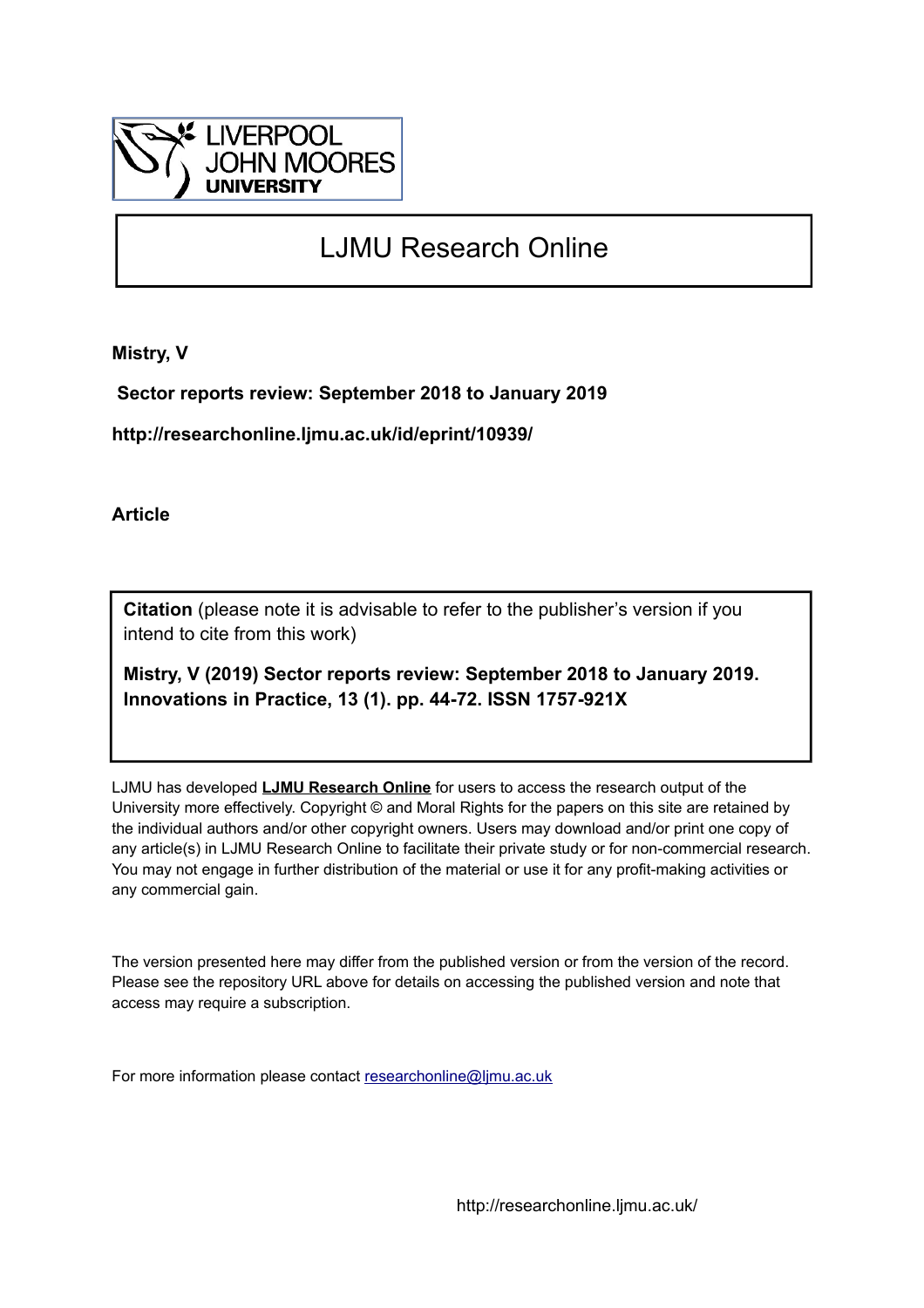# Sector reports review: September 2018 to January 2019

# **Virendra Mistry**

*Teaching and Learning Academy, Liverpool John Moores University, Exchange Station, Tithebarn Street, Liverpool L2 2QP, UK*

Contact: v.mistry@ljmu.ac.uk

# **Abstract**

*This paper provides a summary of selected reports and papers ('grey literature') published by key HE sector organisations in England (and the UK), and 'think tanks' between September 2018 and January 2019. These include: Advance HE; the All-Party Parliamentary Group for Assistive Technology (APPGAT); Association of Graduate Careers Advisory Services (AGCAS); Department for Education (DfE); GuildHE; High Fliers; Higher Education Policy Institute (HEPI); Higher Education Statistics Agency (HESA); House of Commons Library; Institute for Fiscal Studies (IFS); Jisc; Migration Advisory Committee (MAC); Office for Fair Access (OFFA); Office for Students (OfS); Papyrus UK (Prevention of Young Suicide); Policy Connect; The Sutton Trust; The Universities and Colleges Admissions Service (UCAS); UK Advising and Tutoring (UKAT); Universities and Colleges Information Systems Association (UCISA); UK Council for International Student Affairs (UKCISA); UK Standing Committee for Quality Assessment (UKSCQA); Universities and Colleges Union (UCU); Universities UK (UUK); Universities UK International (UUKi); Warwick Economics and Development (WECD); The 1752 Group.*

*The themes covered in the paper include: grade inflation; post-qualification applications; unconditional offers; access and participation plans; the multiple equality measure; outreach; targeted tuition fees; degree apprenticeships; the English Baccalaureate; the student voice; analysing qualitative data; student engagement; students' unions; student engagement and experience surveys; part-time learners; commuter students; flexible learning; student wellbeing (suicide prevention, personal tutoring); equality and diversity; religion and belief; sexual misconduct; technology enhanced-learning (TEL); TEL accessibility; the intelligent campus; managing change; the graduate labour market; employability; first destinations of disabled students; enterprise education; graduate earnings; internships; practice-informed learning; graduate wellbeing; institutional accountability; internationalisation; student outward mobility; transnational education; and the HE workforce (academic staff).* 

**COOO**<br>BY NO ID This work is licensed under a <u>Creative Commons Attribution-NonCommercial-</u> [NoDerivatives](http://creativecommons.org/licenses/by-nc-nd/4.0/) 4.0 Licence. As an open access journal, articles are free to use, with proper attribution, in educational and other non‐commercial settings.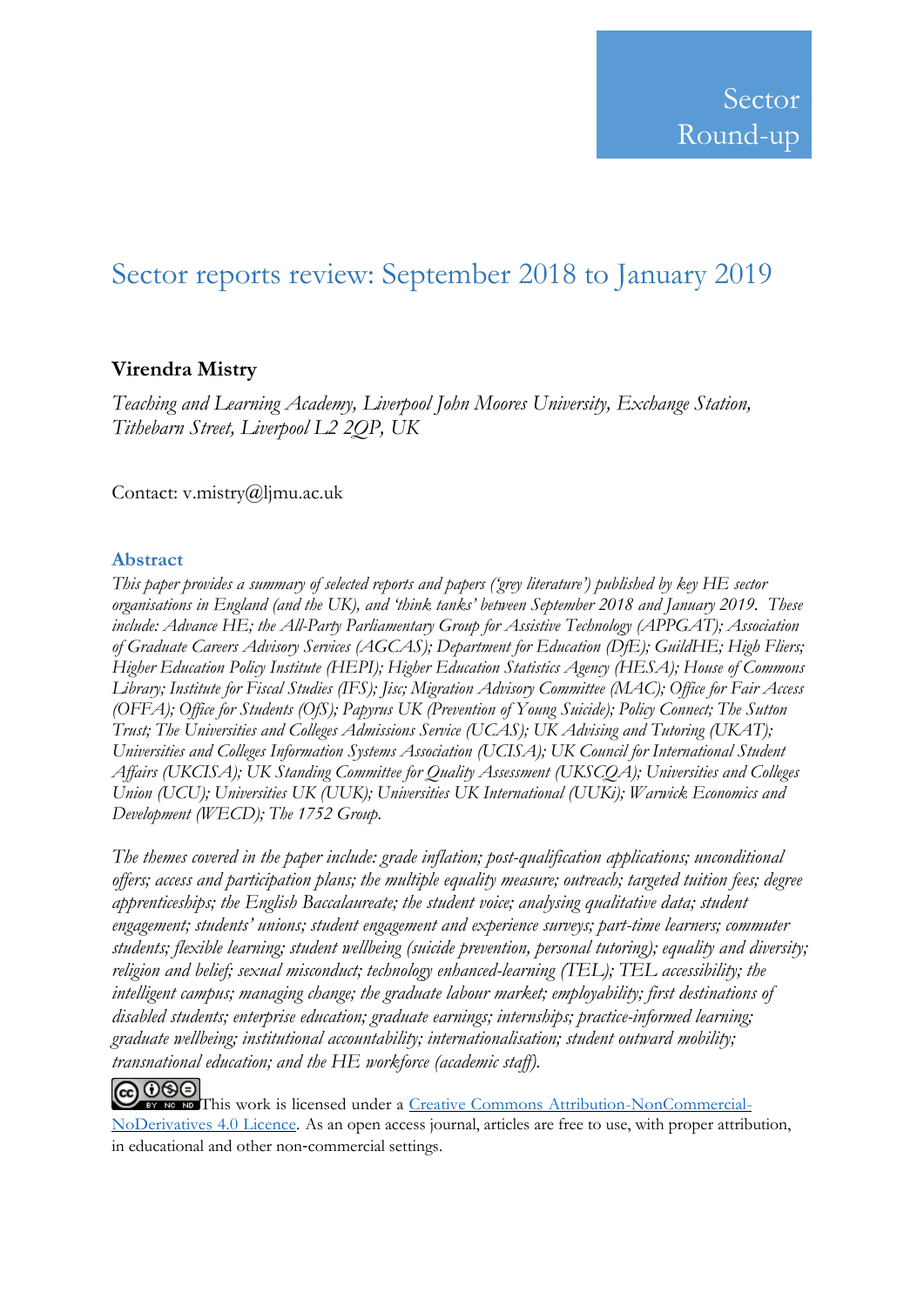# **Student data**

Citing several HESA sources, UUK (September 2018a; December 2018) released a statistical overview of the sector.

- o Reflecting a fall in the 18-year-old population in the UK, and falling demand from 19-year-olds and the mature (25 and over) age groups, by January 2018, the deadline for which most prospective students submit undergraduate (UG) applications, there was a 0.9 per cent reduction compared to 2017. 18-year-olds, however, were more likely than ever to apply to higher education (one per cent more likely compared with 2017). Applications for 18-year-olds living in areas in England with low participation in higher education increased to the highest levels recorded (22.6 per cent).
- o EU UG applicants increased by 3.4 per cent from the previous year, and the number of international (non-EU) applicants increased to its highest ever number, 58,450 (up 11 per cent). 14 per cent of UG students and 35 per cent of PG students were from outside the UK.
- o Between 2007/08 and 2016/17, first degree students increased by 22.3 per cent, postgraduate research (PGR) by 20.3 per cent, and postgraduate taught (PGT) students by 7.7 per cent. Following the introduction of student loans for masters courses in 2016/17, there was an increase in PGT study of 4.6 per cent compared to 2015/16. However, overall, part-time registrations were 37.2 per cent lower than in 2007/08.
- o Non-continuation rates of UK domiciled full-time, first degree entrants after their first year had improved from 2006/07 to 2015/16. In 2015/16 the noncontinuation rate for young students was 6.4 per cent, but 11.6 per cent for mature students.
- o Between 2007/08 and 2016/17, veterinary science, biological sciences and mathematical sciences witnessed the most significant increases (47, 40, and 29 per cent respectively). Conversely, combined subjects, education, and languages had the largest decrease in students (67, 26 and 21 per cent respectively).
- o Subjects with the lowest proportions of black and minority ethnic (BME) students included veterinary science (4.9 per cent), and agriculture and related subjects (5.8 per cent), while the biggest proportions of BME students were in medicine and dentistry (35.5 per cent), law (34.1 per cent) and business and administration studies (32.7 per cent).
- o Gender profiles varied greatly for some subjects, notably computer science (17.2 per cent female: 82.8 per cent male), and engineering and technology (17.6 per cent female: 82.4 per cent male). Subjects with the highest overall proportions of females were: subjects allied to medicine (79.1 per cent); veterinary science (77.3 per cent); and education (76.6 per cent).

#### **Grade inflation**

In response to a publication from the UKSCQA (November 2018), which revealed a growing proportion of firsts and upper second class degrees (or 'grade inflation'), the OfS (December 2018b) published analysis of changes in the proportion of these degrees between 2010/11 an 2016/17. The OfS found that, across the sector as a whole, 11.6 percentage points of the increase in first and upper second-class degrees awarded were "unexplained" by changes in the graduate population. (For example, graduates entering HE with the equivalent grades CCD or below at A-level were almost three times more likely to graduate with a first

*Innovations in Practice* 13 (1)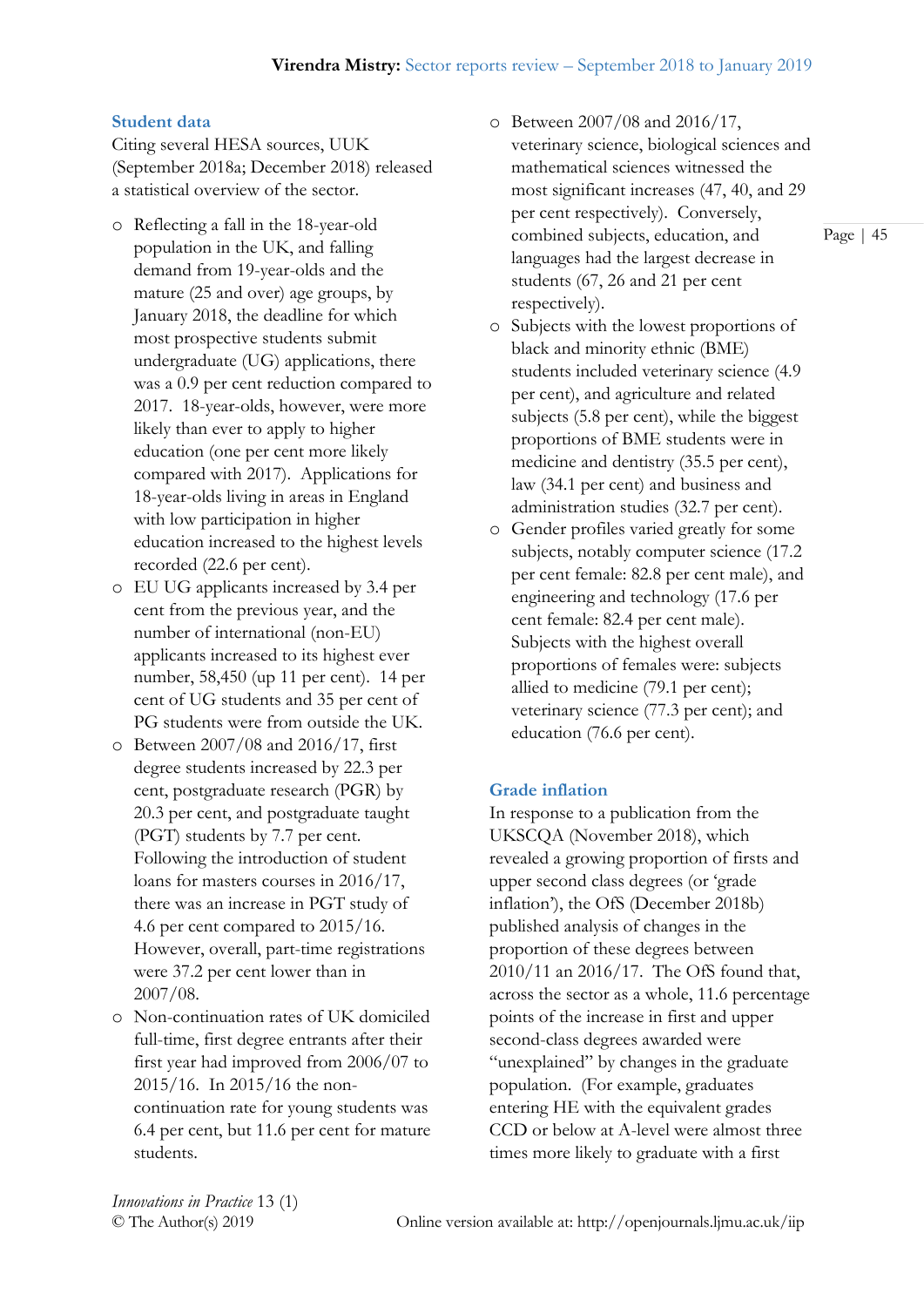class honours in  $2016/17$  than in  $2010/11$ .) In respect of first class degree attainment for 148 providers in 2016/17, the OfS revealed:

- o 52 per cent of providers (n=77) showed a statistically significant unexplained increase relative to both the sector and their own level in 2010/11;
- o A further 19 per cent of providers (n=28) showed a statistically significant unexplained level of attainment above that of the sector in 2010/11, but no significant change relative to their own level in 2010/11; and
- o Another 13 per cent of providers (n=9) showed a statistically significant unexplained increase relative to their own level in 2010/11, but attainment not significantly above the sector level in 2010/11.

The OfS warned, "where providers do not take sufficient action to address [grade inflation], we may use the full range of our regulatory powers to intervene" (p. 4). The UKSCQA (November 2018) recommended all HE providers to make "a statement of intent to protect the value of qualifications over time" by (p. 4):

- o Publishing analysis of institutional degree outcomes, supported by appropriate external assurance, in a 'degree outcomes statement' or equivalent;
- o Publishing and explaining the design of the degree classification algorithm, including where it deviates from accepted norms of practice;
- o Ensuring that assessment criteria meet and exceed sector reference points and reviewing the use of data in quality assurance processes;
- o Supporting the professional development of academics working as external examiners to help maintain standards and the value of qualifications; and

o Reviewing the structure of the degree classification system to ensure that it remains useful for students and employers.

# **Post-qualification applications**

In a report for UCU, following stakeholder consultation, Atherton and Nartey (January 2019) advocated "a more systematic approach to higher education admissions" in England, Northern Ireland and Wales, and proposed a change to the admissions system following criticisms over the sharp rise in unconditional offers. The report authors endorsed post-qualification application (PQA), i.e. once students knew their exam results and, to accommodate this change, proposed that first year courses start in November.

# **Unconditional offers**

In the first issue of their *Insights* series*,* the OfS (January 2019a) outlined its position on the rapid rise of unconditional offers, raising particular concerns to those offers that require students to commit to a particular course. The OfS indicated that it would take action "where [the offers] are not in students' interests" (p. 2). The OfS recognised that some providers were seeking to justify unconditional offers as a tool to support fair access for disadvantaged students though, at the same time asserted that contextual offer making was a more effective way of achieving fair access. The OfS indicated that it would make clear where 'pressure selling' practices were risking a breach of consumer protection law and resolved to "empower students to challenge this… taking regulatory action if appropriate" (p. 2).

A supplementary guide to the *Insight* briefing was also released (OfS, January 2019b). Referencing UCAS (December 2018) data,

*Innovations in Practice* 13 (1)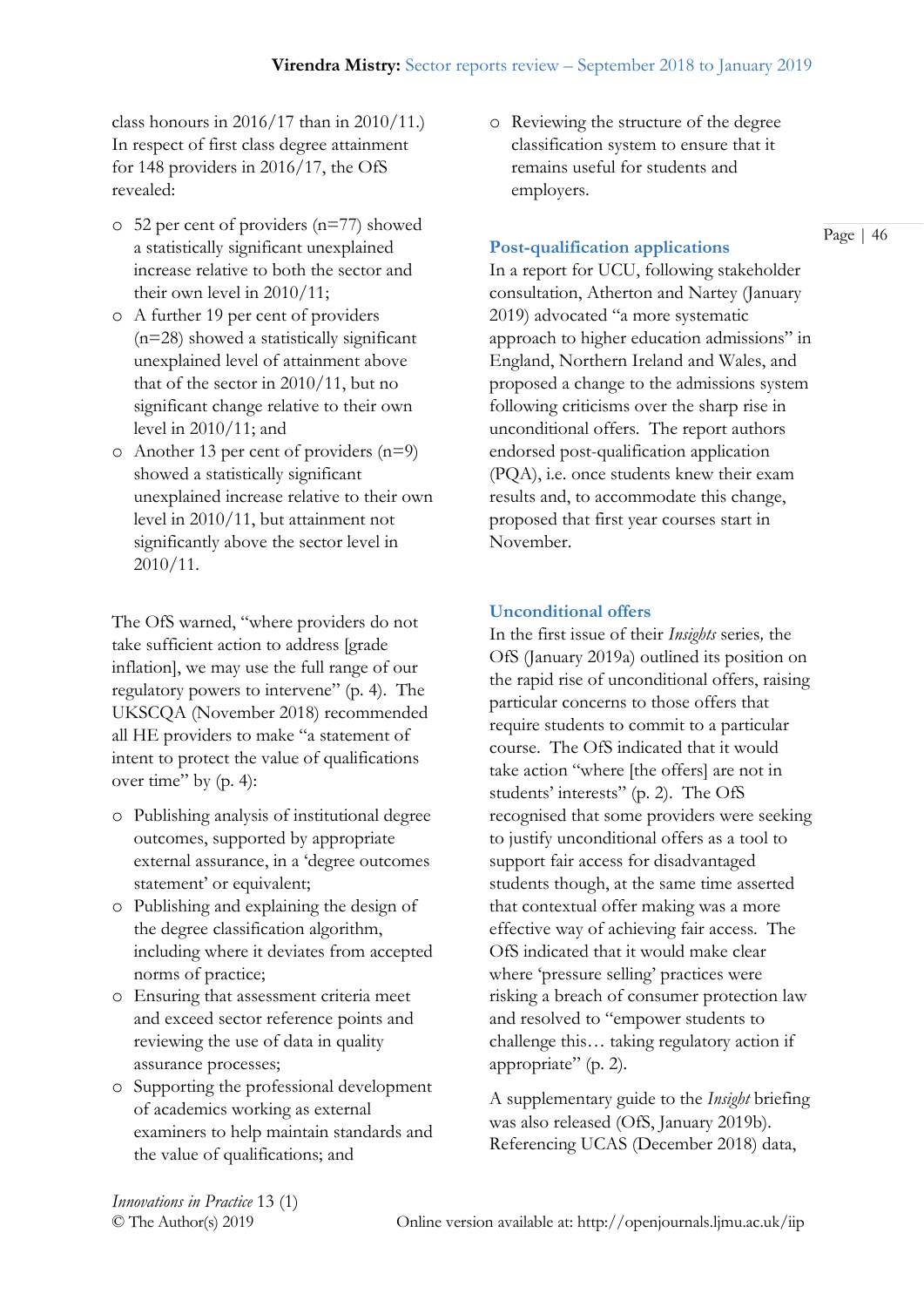the guide underlined that in 2018 over 1,000 18-year-olds missed they predicted A-level grades by two or more grades through holding an unconditional firm offer. Applicants from areas with lower participation in HE were more likely to receive an unconditional offer, and the noncontinuation of students placed through UCAS in 2014 and 2015 were slightly higher through unconditional offers (6.6. per cent) than those placed through conditional offers (5.3 per cent).

In analysis by subject area, UCAS (December 2018) noted that unconditional offers were most likely to be made for creative arts and design courses: in 2018, 18 per cent of all offers made to study these courses were recorded as unconditional. However, it was stressed, "Offers to these courses are commonly based on an applicant's portfolio, or performance in an audition, meaning that offers only become unconditional once the applicant has displayed a level of talent or potential though media other than in the initial application to university" (p. 19). Conversely, only a small proportion (between 0.2 and 0.3 per cent) of offers to study courses in medicine and dentistry were recorded as unconditional.

# **Access and participation plans**

The OfS (December 2018a) published outcomes from a consultation on a new approach to regulating access and participation in English HE. The OfS advised that the sector needed to make "significant progress" to  $2024/25 - a$  period in which the next round of access and participation plans (APPs) will operate. Amongst the findings, there was:

o Broad support for the proposal that APPs should normally remain in place for a period of at least three years and up to five years, rather than annually, thus enabling HEPs to think and plan more strategically, develop innovation and embed sustained interventions in partner schools and colleges;

- o Broad support for the proposal that providers be required to publish to the OfS an impact report each year, though there was concern about how the OfS would ensure clarity and rigour in how it identified and monitored risk;
- o Broad support for the proposal that providers be expected to include strategic, challenging and outcomesfocused targets for access and participation, with measurement of the comparability of performance across the sector;
- o A higher-than-average proportion of respondents from medium and low tariff HE providers, NUS and student unions raised concerns of published date being inappropriately contextualised, "being misunderstood and potentially misused, resulting in an unofficial league table" (p. 23);
- o Respondents broadly agreed that a strong focus on targets and outcomes would create enough pressure to secure sufficient funding for access and participation top achieve change; and
- o Agreement that an evaluation selfassessment tool would lead to improvements in evaluation practice though a sizeable proportion (20 per cent) disagreed.

# **Multiple equality measure**

UCAS (2018a; 2018b) outlined the formulation underlying the multiple equality measure (MEM), an equality metric for HE that combines the effects of measures already applied into a single value. The MEM takes the form of 'one' to 'five' group value. An individual who is in MEM 'group one' is among the most disadvantaged in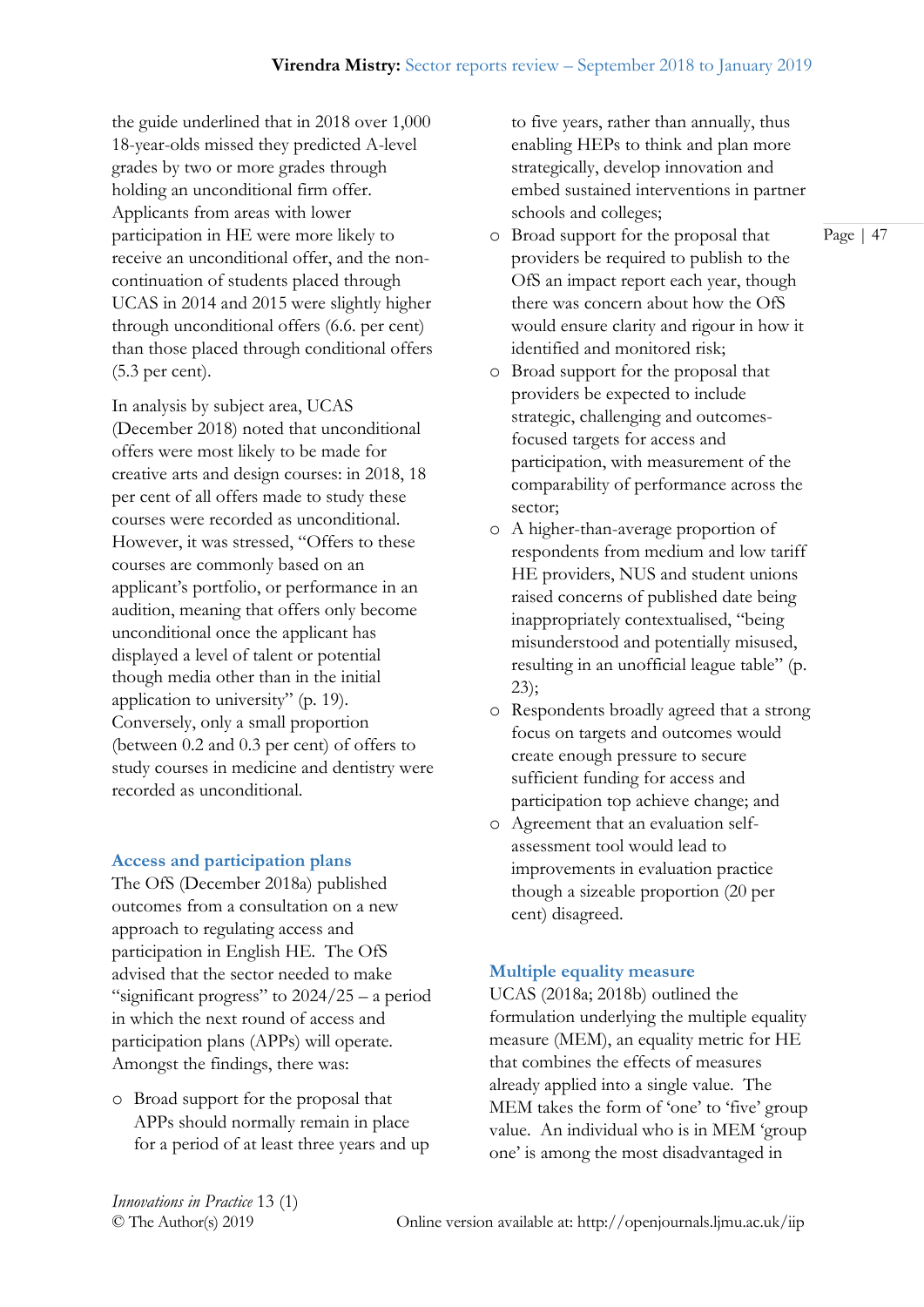terms of their likelihood to enter HE, based on their set of background characteristics: an individual in MEM 'group five' is among the most advantaged.

UCAS argued that there were four benefits of the methodology: greater accuracy, flexibility (i.e. adding additional equality variables), data-driven analysis, and a higher degree of individual specificity. To demonstrate this, in analysis of entry rates by MEM group, they showed that the rate of MEM group one students in 2017 was 12.2 per cent, compared to 56.2 per cent for MEM group five. The MEM entry rate gap was 4.7 (i.e. on the MEM measure, the most advantaged students were 4.7 times more likely to enter HE than the most disadvantaged students). UCAS argued that this represented a wider gap than shown by analysis of POLAR3 quintile alone, where the most advantaged students on the measure (POLAR3 quintile 5) were 2.3 times more likely to enter HE than the most disadvantages (POLAR3 quintile 1).

# **Outreach**

In a report for the OfS and OFFA, Harrison et al. (December 2018) examined pre-16 outreach activities delivered in the 2016/17 academic year and analysis of activities planned in the 2017/18 access agreements. Amongst the findings, the project confirmed that nearly all HE providers were engaging with pre-16 outreach activity with proportionately more activity in pre-1992 HE providers, those with higher average entry tariffs and higher overall spend on access. The report highlighted considerable variability in the quality and robustness of the evaluation activity (e.g. over-reliance on descriptive statistics and low use of inferential and/or multivariate analysis, where appropriate).

In a report for The Sutton Trust, Montacute (December 2018) examined the influence of schools on admissions to the top universities. The study determined that eight top schools had as many Oxbridge acceptances as another 2,894 schools and colleges put together. Independent school pupils were seven times more likely to gain a place at Oxford or Cambridge compared to those in non-selective state schools. In Mansfield's (January 2019) 'occasional paper' for HEPI on the impact of selective secondary education on progression to HE, it was concluded that, "the advantage [of selective secondary education] is only marginal on progression to HE as a whole, but the differential is much bigger for progression to highly-selective higher education or, even more, to Oxbridge…" (p. 47).

In a briefing paper for the House of Commons Library, Bolton (January 2019) provided a summary, with both contemporary and historical data, on 'Oxbridge elitism'. Women accounted for 56.4 per cent of all UG courses in the UK, but only 49.4 per cent at Oxford and 47.5 per cent at Cambridge. In 1992, five per cent of all applicants to Oxford were nonwhite, rising to 18 per cent in 2017. At Cambridge, in 1990 approximately five per cent of applicants were non-white rising to 22 per cent in 2017. The paper noted that both Oxford and Cambridge had significantly fewer pupils from the state sector than their benchmark values but also noted that the institutions "were not alone in scoring below the benchmark values for state school and lower socio-economic group participation" (p. 9).

#### **Targeted tuition fees**

Usher and Burroughs (October 2018) examined targeted tuition fees (TFT) in a report for HEPI. Noting that TFTs "had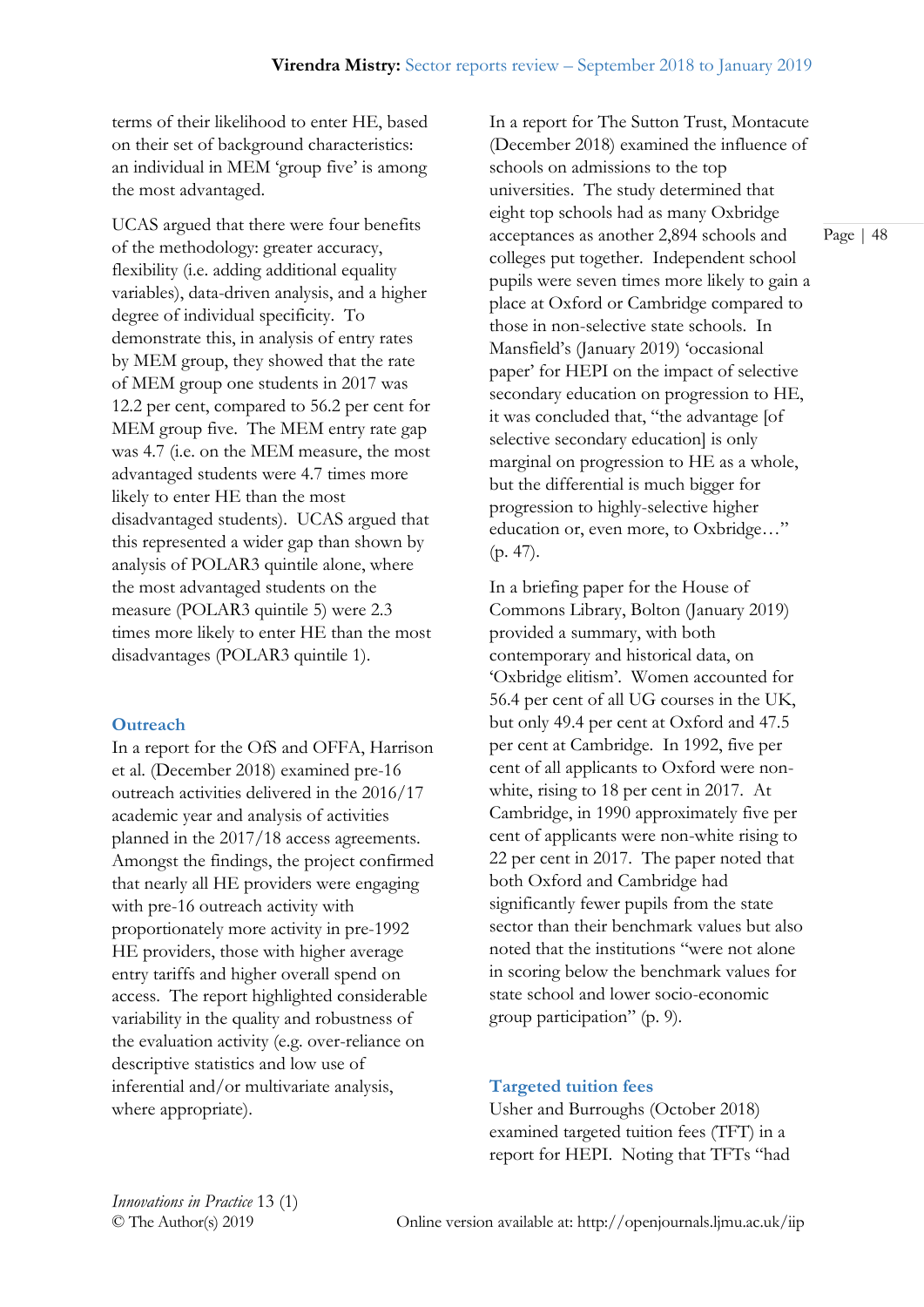not resurfaced in a serious way in the UK since 2006", and drawing on international comparisons, the authors posited that under TFT, poorer students would pay less, but students from wealthier backgrounds would pay more than others.

# **Degree apprenticeships**

The HEC (January 2019), an independent body made up of leaders from the education sector, the business community, and the three major political parties, published findings that cast doubt on the impact of degree apprenticeships for small and medium enterprises or disadvantaged students. Whilst employers welcomed degree apprenticeships in principle, some were concerned that the standards were inflexible and could become out-of-date in relation to future skills needs. The Commission also highlighted a dearth of providers, and that degree apprenticeship cold spots were emerging in existing areas of educational and economic disadvantage.

# **English Baccalaureate**

First introduced in 2010, the English Baccalaureate (EBacc) is a performance measure based on attainment in core academic subjects. The DfE (January 2019) investigated how pupil entry and attainment rates in EBacc subjects differ based on the HE institutions a pupil goes on to attend. The analysis focused on language and humanities entry, historically the most common missing pillars for pupils entering four of the five EBacc pillars (the five pillars are: English, mathematics, history or geography, the sciences, and a language). A cohort of pupils at the end of Key Stage 4 (KS4) in 2012 and their subsequent progress into HE institutions was traced across a three-year period.

- o 92 per cent of 2013 KS4 pupils who entered a UG course at an Oxbridge college entered the EBacc language pillar, and 88 per cent entered the humanity pillar. 78 per cent of these pupils entered the full EBacc combination of subjects.
- o 82 per cent of 2012 KS4 pupils who entered a UG course at a Russell Group university entered the EBacc language pillar, and 82 per cent the humanity pillar. 66 per cent of these pupils entered the full EBacc combination of subjects.
- o Pupils attending other HE institutions were almost half as likely to have entered the EBacc (36 per cent) compared to those attending Russell Group universities. These pupils were also less likely to have entered the EBacc language pillar (57 per cent) and the humanity pillar (64 per cent) at KS4 in 2012.

# **The student voice**

In a 'small development project' for Advance HE, Jones-Devitt and LeBihan (October 2018) examined the experience of academic staff as the subjects of student evaluations, and the challenges presented for academic leaders. Amongst the key findings, the report highlighted (p. 13):

- o A need for discussion concerning the practice of using formal student evaluations for leadership and management purposes;
- o That snapshots of quantitative analyses were often used to drive widespread significant change, with little further triangulation and regardless of whether they were sufficiently robust and meaningful;
- o A need to offer students more effective advice and guidance concerning the constituents of effective feedback;
- o A need to recognise the dynamic nature of student voice feedback; and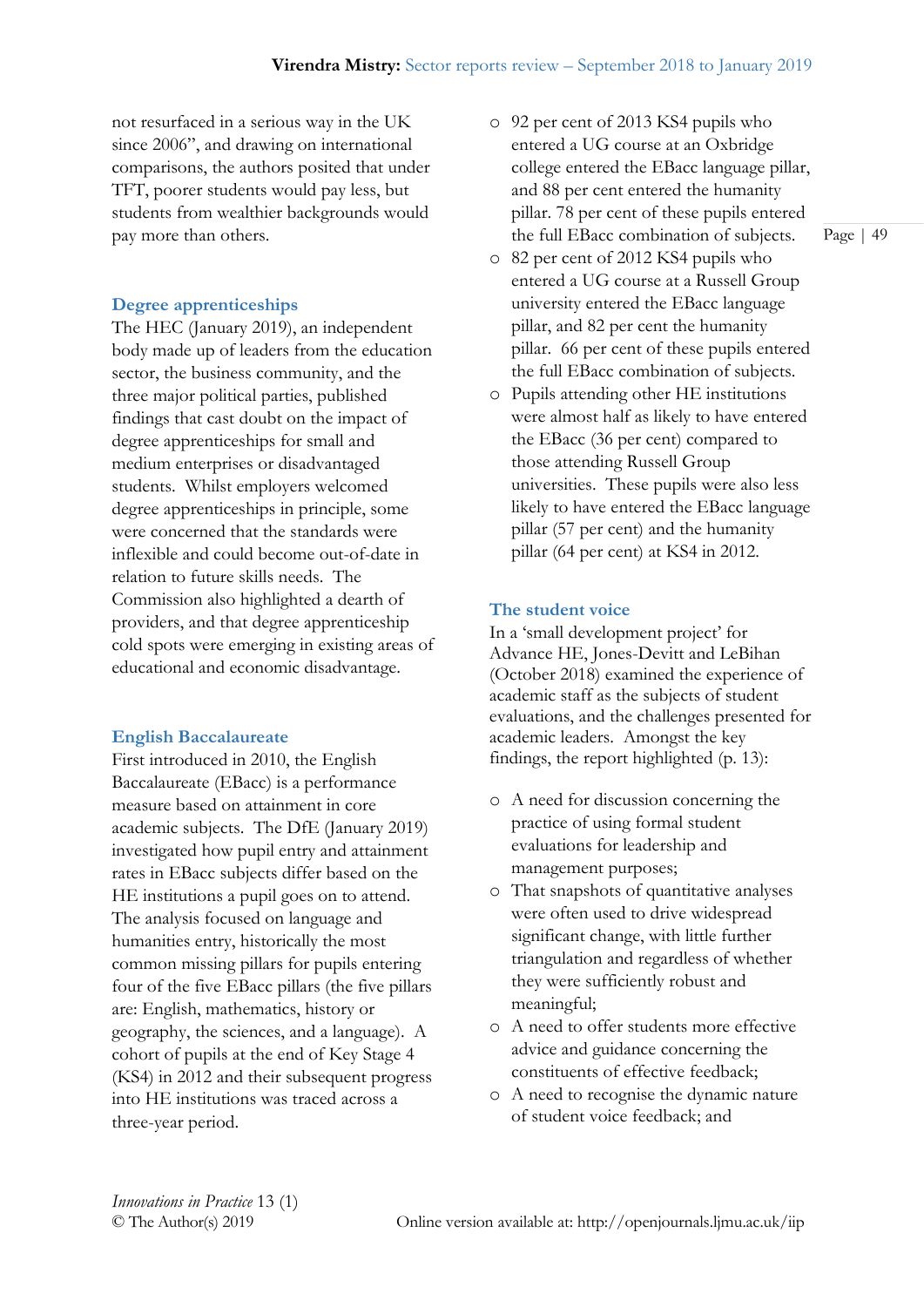o A recognition of the construction of peer-supported reflective engagement process for staff, generated by module/course evaluations, as a key facet of the management of the student voice.

#### **Analysing qualitative data**

Advance HE issued guidance for university and college practitioners on analysing qualitative data, specifically on small to medium-scale research projects in areas of equality, diversity and inclusion, teaching and learning, and governance, leadership and management (Guyan, December 2018). The report author acknowledged that encouraging senior leaders to look beyond headline statistics presented a key challenge to many practitioners (p. 5).

#### **Student engagement**

Neves (November 2018) reported on the findings of the UK Engagement Survey (UKES), which was administered in 38 institutions, and comprised 34,635 UG respondents: in 2017, there were 42 participating institutions and nearly 36,000 respondents. The report noted that overall engagement levels continued to increase (this was the fourth consecutive year that UKES had been running), with "partnering and interacting with staff" showing the highest improvement.

In terms of skills, UGs in the sample reported lower levels of developing 'softer' skills, such as becoming 'active citizens', developing real-world values and understanding others, compared to 'academic' skills such as critical thinking and independent learning. The level of career skills development was also relatively low though only first and second year UGs complete UKES.

The data on time spent studying highlighted a clear and consistent decline in hours spent in both taught and independent study. This was matched by a continued drop in participation in sports and societies. By contrast, time spent working for pay continued to increase, as did volunteering and caring: as evidenced in the data, time spent on these activities could impact directly on the time available for study.

The 2018 report analysed the experiences of commuter students in detail for the first time. The data highlighted how commuter students, in spite of the time spent travelling, were more likely to spend longer hours in both taught and independent study, and take part in extra-curricular activities. Linked to this, levels of engagement and skills development was also higher among commuter students, thus underlining the high levels of commitment of these students. The report also noted a similar pattern among students from low participation neighbourhoods, evidence of "high levels of motivation and organisation in order to make the most of their time at university" (p. 4).

### **Students' unions**

In Day and Dickinson's (September 2018) report for HEPI on students' unions in the UK, they advised that a "repurposing" was required in order for these bodies to remain relevant to the student body and sector of today. For instance, in recognising the importance of unions in supporting and coordinating activities outside the classroom, the authors cited a concern that "sports clubs and societies may mask social sorting by class, background or nationality" (p. 66). The report authors cited opportunities for unions to be more heavily involved in supporting the internationalisation agendas, supporting wellbeing and careers, and nurturing debate and discussion. Three recommendations, with respect to HE providers, were articulated:

*Innovations in Practice* 13 (1)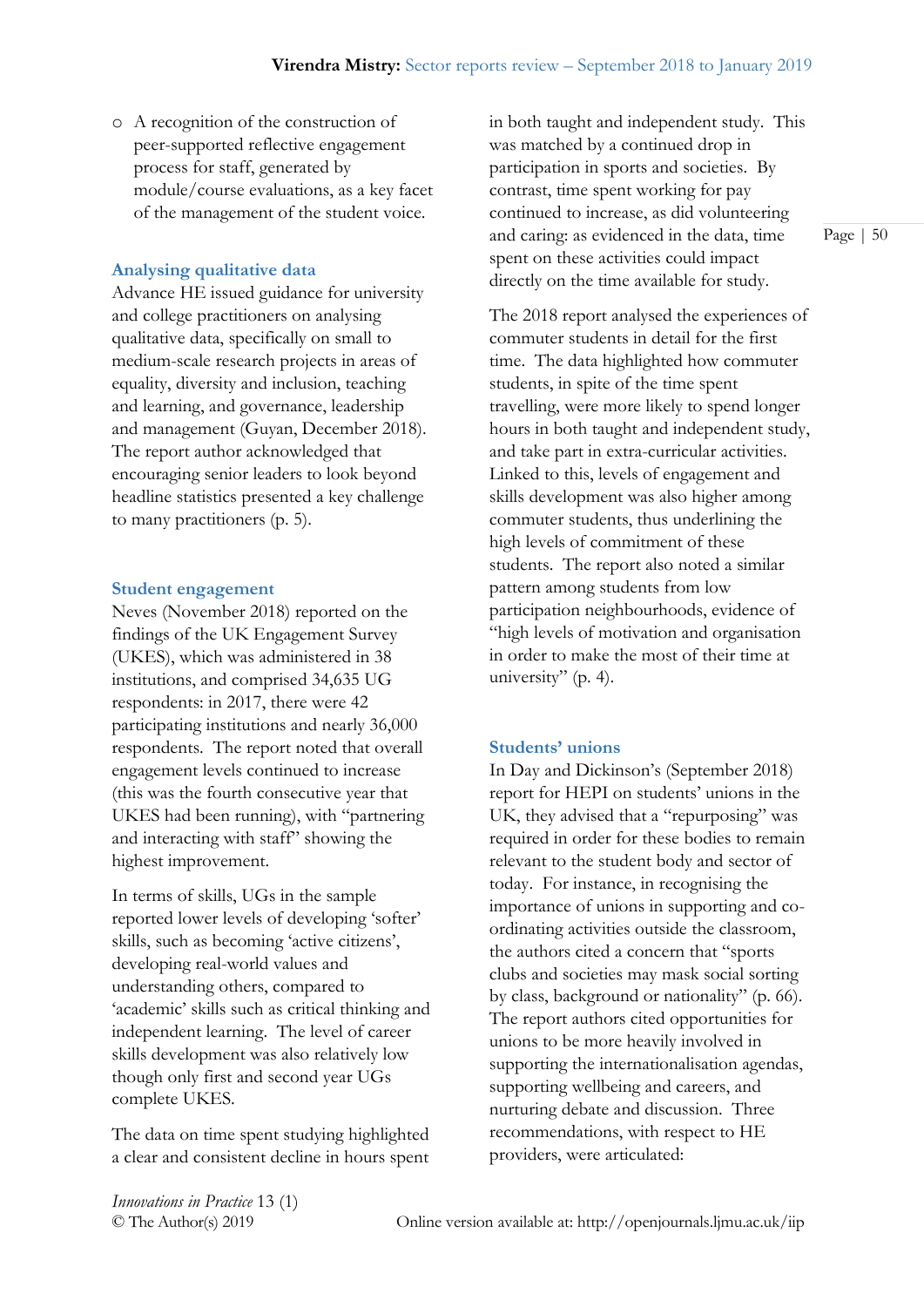- o Providers should ensure that their students have access to professional, well-funded independent advocacy in the event of a complaint or appeal;
- o HE governing bodies should refine their practice in involving students, when considering their own accountability; and
- o The induction of student leaders into the culture, practice and workings of universities, "could usefully be turned on its head" (p. 80).

### **Taught postgraduates**

Leman (November 2018) reported on the findings of the 2018 Postgraduate Taught Experience Survey (PTES). Nearly 86,000 PGTs from 106 institutions responded to the survey, thus representing a response rate of 29 per cent.

Nine out of ten PGTs reported satisfaction with their courses, largely driven by very positive perceptions of teaching delivery. However, 22 per cent considered leaving their course when study did not go as the student expected. The PTES 2018 report focused, in particular, on age, domicile, and ethnicity. Older students reported higher satisfaction, whilst students of Asian and mixed ethnicity, and students identifying as gypsy or traveller, reported much higher levels of negative perceptions than other ethnic groups. Among the headlines, the report noted the following:

- o Downward trends in course organisation and career preparation;
- o Strong upward trends in feedback, resources and aspects of engagement;
- o A significantly positive student experience reported among those who had higher motivation elicited from their subject choice;
- o African and Asian students had relatively positive perceptions of organisation and their experience overall, whilst North American and EU students had relatively

negative perceptions of assessment and their experience overall.

#### **Postgraduate research students**

Neves (October 2018) reported on the findings of the 2018 Postgraduate Research Experience Survey (PRES). Whilst PGRs rated their experience positively, with eight out of ten being satisfied, a two per cent decline since 2017 was noted across most mission groups. "Relatively disappointing" figures were returned from Small and Specialist, Million Plus, GuildHE and institutions in London (London witnessed the sharpest decline). By contrast, institutions in Wales, and those within the Cathedral Groups recorded very positive experiences.

The most positive experiences revolved around the quality of supervision, with around nine out of ten researchers satisfied with their supervisors' knowledge and availability. In comparison, results were less positive when it came to research culture, with only around 60 per cent satisfied with "their research ambiance, and their opportunities to collaborate with other students" (p. 3).

UK domiciled researchers of black ethnicity were most likely to believe their research degree programme was worthwhile, though disabled learners were less satisfied overall. Those researchers in their fourth year and beyond reported the most negative experience. In contrast to UG students, as reported in Advance HE's Student Academic Experience Survey, PGR wellbeing remained broadly consistent in 2018 – although, for a large number of researchers, work-life balance in particular remained a concern.

Just under half of researchers had taught or demonstrated during their research degree, and this represented a significant drop of six

*Innovations in Practice* 13 (1)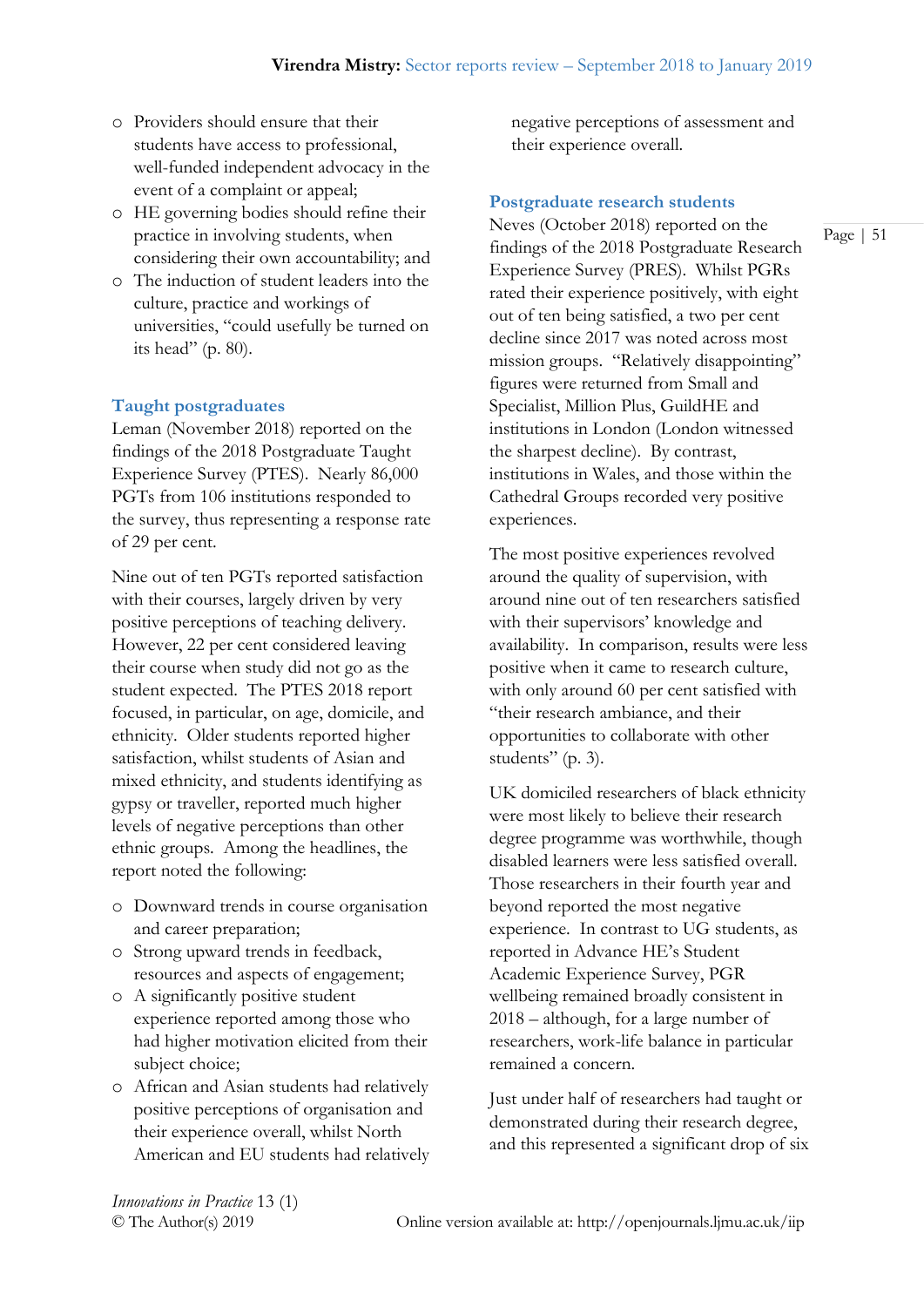per cent since 2017. In terms of career plans, there was a sharp increase in the proportion of PGRs wishing to pursue an academic career, as opposed to taking up a professional (non-research or non-teaching) role.

# **Part-time learners**

UUK's (October 2018b) *Lost Learners* report explored the socio-economic profile of prospective students who considered, but did not pursue, part-time HE since 2010. These 'lost learners' were identified through an online survey conducted across the UK, with a sample of 835 adults. The research explored their reasons and motivations for considering part-time study, the reasons and motivations for considering part-time study, the reasons why they did not end up completing a higher education course, and the impact this had on their lives.

Lost learners were most interested in the subjects of health, public services and care, and business, finance and law, at UG level. Just five per cent of these learners were prompted into study by their employer: motivations to attend were based on learners' own intentions.

The cost of tuition fees was the most frequently cited reason for not taking up part-time study. The lack of flexibility around life commitments and work during study was also a significant reason for not starting part-time higher education, and it was the most common reason for dropping out of study. In terms of the emotional impact, half of lost learners were 'somewhat disappointed' that they did not take up parttime study, 76 per cent had not improved their job position, and 67 per cent did not increase their household income.

# **Commuter students**

In a report for HEPI, and sponsored by Universities Partnerships Programme (UPP), Maguire and Morris (December 2018) presented an outline of the commuter student (itself "an ill-defined term"), together with practical recommendations (pp. 7-8):

- o Adapting welcome and induction activities;
- o Providing better advice and guidance about commuting;
- o Matching the curriculum and assessment models to commuter students' needs;
- o Organising the timetable into blocks to concentrate campus presence;
- o Creating online commuter support communities with activities close to commuter students' homes;
- o Providing useful facilities for commuters such as lockers, common rooms and kitchens;
- o Minimising the impact of commuting through ride-share and cycling schemes, car parking provision (where appropriate) and attention to travel safety issues; and
- o Providing co- and extra-curricular activities during the day or early evening to maximise accessibility.

# **Flexible learning**

UUK (October 2018a) detailed the extent of flexible learning across HE from three perspectives: pace of study (from part-time to accelerated courses); flexible learning across HE institutions, FE colleges and alternative providers (AP); and different ways of delivering learning (including classroom-based, online and employer-based training).

o There were 612,200 part-time students across all types of provider in the UK in  $2016/17$  – a decline of 11 per cent since 2013/14. A majority of part-timers (61 per cent) were female; 81 per cent were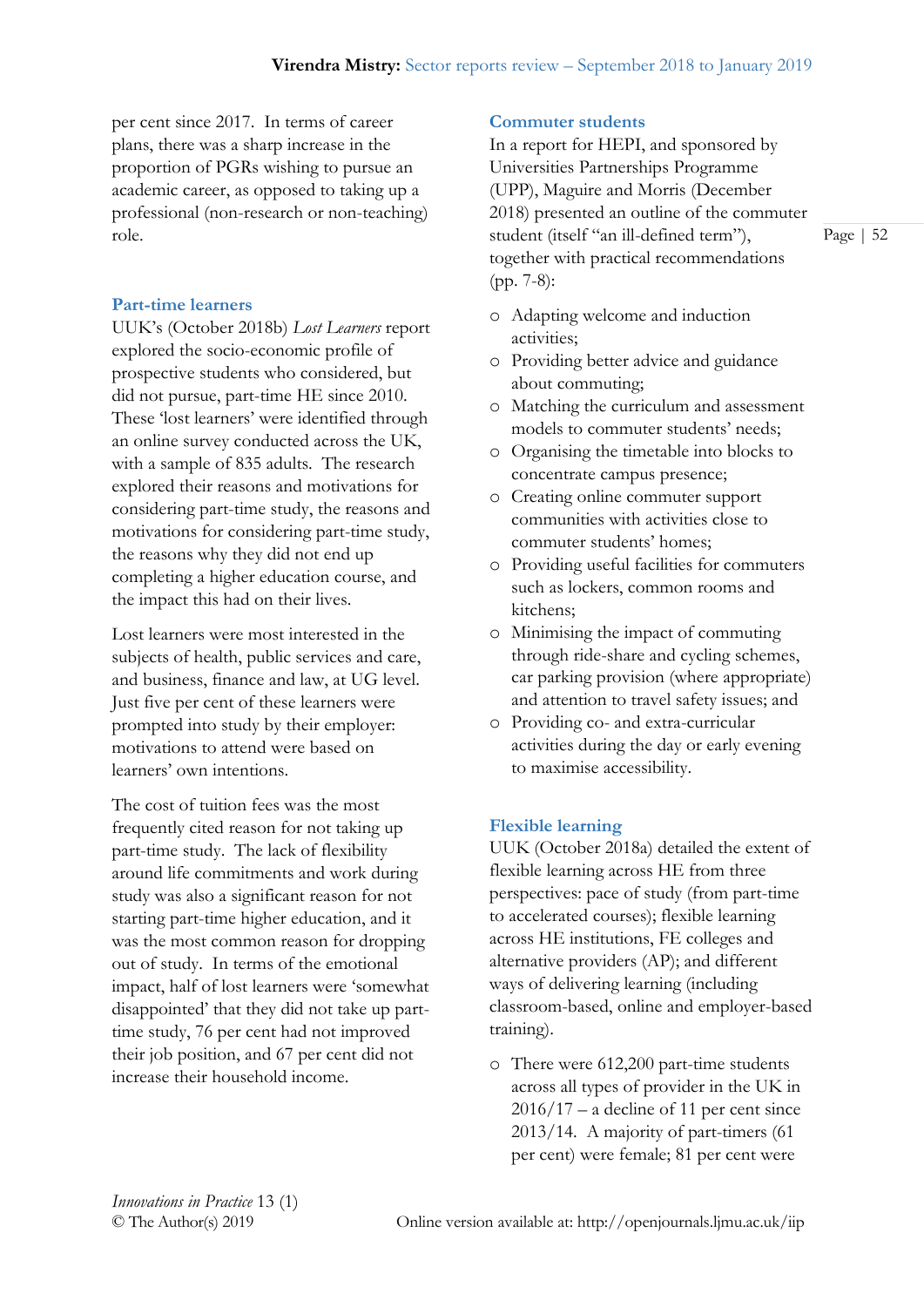living at home; 41 per cent of PG students were part-timers (25 per cent of UGs); and 31 per cent of students aged 40 and over were on part-time modes of study.

- o In 2016/17, whilst HE institutions accounted for 85 per cent of all part-time study, as a proportion, this mode of study was greater at FE colleges but considerably lower at APs. At HE institutions, it was found that part-time provision was spread across PG (44 per cent), 'other UG' [e.g. foundation, diplomas in HE, Higher National Diploma, Higher National Certificates] (23 per cent), and first degree courses (32 per cent), whereas in FE colleges, 94 per cent of part-time provision was related to other UG courses.
- o An estimated 2,500 to 3,400 students enrolled on accelerated degree courses in England, accounting for 0.2 per cent of all UG provision. In England, six APs provided 70 per cent of accelerated degrees, with the remaining proportion spread across 24 HE institutions. Business, law, and languages accounted for 60 per cent of provision in England.
- o Whilst classroom-based part-time study was the most common form of flexible learning, a shift towards employer-based and online learning was perceptible at some institutions. In 2016/17, online learning made up eight per cent of all provision at UK HE institutions, with The Open University accounting for 65 per cent of all online learning: the number of HE institutions offering online provision increased from 102 in 2010/11 to 117 in 2016/17.

UUK identified the following drivers of flexible learning: learner expectations and increasing pressures on learner time and availability; increasing employer interest in "bundling short courses across disciplines

and institutions" rather than just full HE programmes; technological change; increased competition for students; and new regulation.

Between December 2017 and February 2018, the Government consulted on specific proposals to incentivise wider provision and uptake on accelerated degree courses in England. The key proposal including increasing the annual tuition fee cap chargeable by HE providers for accelerated degrees, by 20 per cent of the standard fee cap per annum. Respondents expressed a range of views on the detail of the Government's proposals (DfE, November 2018). There was a broad correlation between agreement with the proposed changes (from existing accelerated degree providers), and disagreement about whether a 20 per cent increase in annual fees for accelerated degree courses would incentivise more providers to enter the market, from those not offering accelerated courses.

There was also a divergence of views on the principle and impacts of accelerated degrees, particularly from providers not offering accelerated degrees. These focused on the familiar benefits of continuing to provide degree courses along established lines, rather than the potential benefits of greater choice and more flexible provision.

#### **Suicide-safer strategies**

UUK and suicide prevention charity Papyrus, published guidance embedding a 'suicide-safer strategy' at university. The guidance outlined: the factors that increase mental distress; an understanding of the risks; and identified the student groups at 'higher risk'. Further, the document listed prevention, intervention and 'postvention' ideas and actions (UUK and Papyrus, September 2018).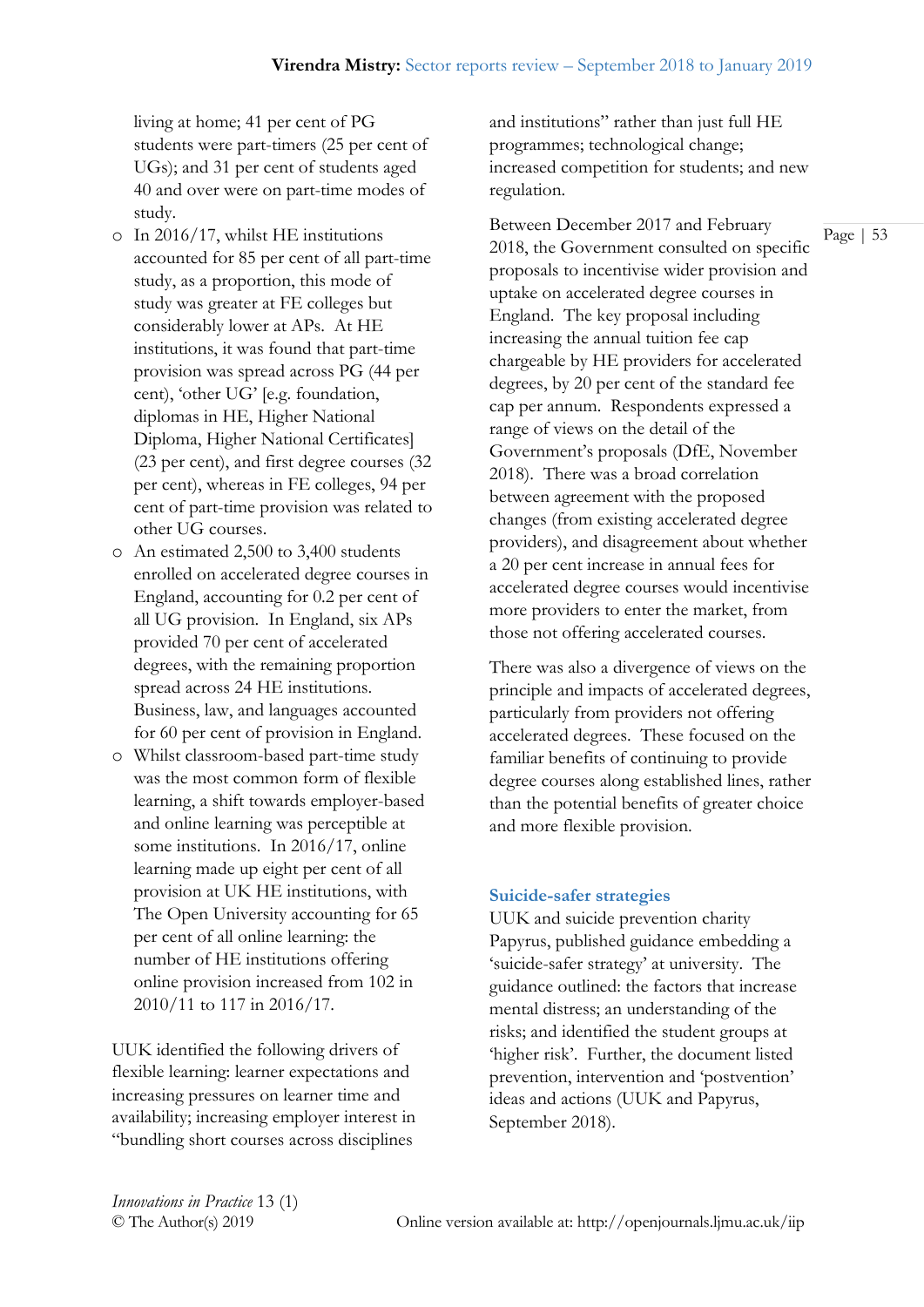# **Personal tutoring**

UKAT (January 2019) released the *Professional Framework for Advising and [Personal] Tutoring.* The framework articulated the following components:

- o *Conceptual* the ideas and theories that academic tutors must understand;
- o *Informational* the knowledge that advisors must possess to guide a student;
- o *Relational* the skills tutors need to use concepts and convey information from the Conceptual and Informational components to their students; and
- o *Professional* the commitment that advisors and tutors make to the students they advise, their institutions, their professional practice, and the broader educational community.

# **Equality and diversity**

Advance HE (September 2018a) produced a detailed statistical analysis on age, disability, ethnicity and gender of students in HE for the 2016/17 academic year, as well as on the interplay of these identities. The following represents a very brief snapshot of some headline data.

- o *Age* The proportion of students classified as mature (i.e. aged over 21 upon entry) had fallen since 2003/04 and particularly since 2010/11, with 2016/17 marking its lowest level to date. Mature first degree UGs had higher rates of leaving HE without qualifying, receiving a degree class lower than a 2:1, and lower rates of progressing to further study than those aged 21 and under.
- o *Disability* Disclosure rates had steadily increased, rising from 5.4 per cent in 2003/04 to 12 per cent in 2016/17, with markedly higher rates recorded among UG students. There had been a noticeable rise in disabled students disclosing a mental health condition since 2015/16. Proportionately more disabled

students who qualified in 2016/17 were unemployed than their non-disabled peers. Similarly, lower rates of disabled first degree UG qualifiers received a first/2:1 compared with non-disabled qualifiers: a larger proportion of disabled qualifiers from non-SET (Science Engineering Technology) subjects achieved a first/2:1 than from SET subjects.

- o *Ethnicity* UK domiciled BME students were better represented among first degree UGs and PGTs than other UGs and PGRs, and within SET than non-SET subjects. There were pronounced differences in continuation and degree attainment outcomes for white and BME students, with lower rates of BME students continuing or qualifying and receiving a first/2:1 compared with their white peers. However, outcomes varied considerably by ethnic group, with particularly wide gaps observed between white and black students in relation to continuation and degree attainment.
- o *Gender* Women continued to make up the majority of students studying in the UK. Men were better represented among EU/non-EU students than UK domiciled students; among full-time students than part-time students; and among those studying SET subjects than non-SET subjects. There were gender imbalances at the subject level, with men comprising a large majority of students studying computer science, and engineering and technology, but only a small proportion of those in education, subjects allied to medicine, and veterinary science.

In a UCU-funded study, Bhopal and Pitkin (September 2018) explored the impact of the Race Equality Charter Mark (REC) in HE institutions. The study aimed to identify aspects of good practice on race

*Innovations in Practice* 13 (1)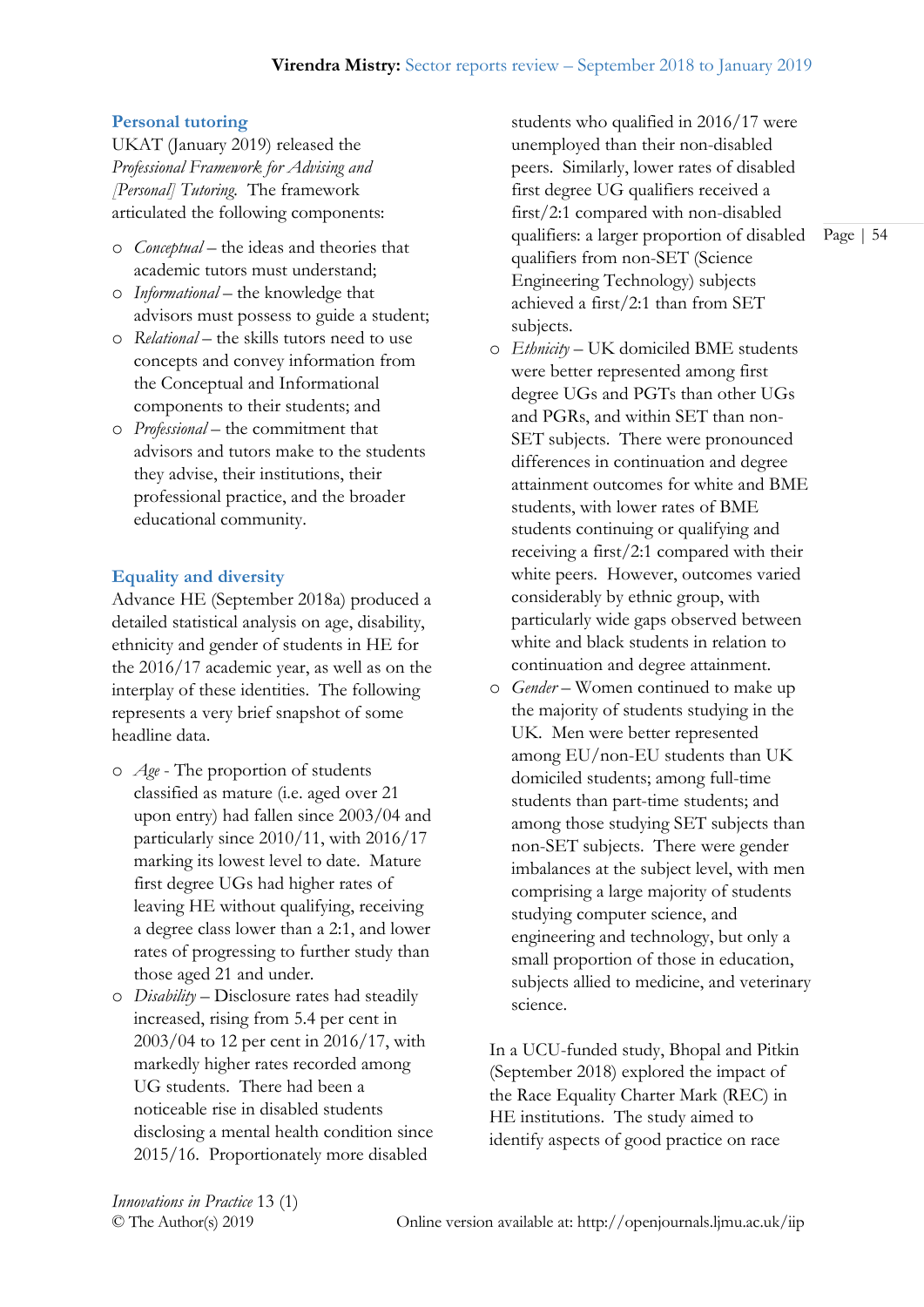equality in institutions awarded the REC, and to explore views of member and nonmember institutions towards the REC and race equality. The study involved 45 indepth interviews with individuals from a range of roles working in HE. The following findings were reported in the study (pp. 4-5):

- o All institutions (regardless of whether they were award holders, members or non-members) reported access to resources (e.g. funding for staff time) as being a key factor that affected whether they would participate in the REC application process;
- o Award holders specifically singled out the significance of support from senior management in the application and submission process;
- o Award holder institutions and member institutions consistently discussed a view that the process of applying for the REC was as important as achieving the mark itself;
- o All of the institutions in the study had either conducted research on the BME attainment gap or expressed a desire to do so;
- o All participants mentioned using the REC as part of a long term process to address the lack of representation of BME staff at all levels, but particularly at senior levels (both academic and professional staff);
- o Participants highlighted the importance of the REC and its principles being linked to real institutional change; and
- o Participants emphasised that the REC enabled all staff to address and confront the culture which encouraged a 'fear of race' existing in HEIs.

Harris and Woods (October 2018), in a small development project for Advance HE, analysed the impact of the Athena SWAN

Charter on arts and humanities departments. Athena SWAN was established in 2005 "to encourage and recognise commitment to advancing the careers of women in science, technology, engineering, mathematics and medicine (STEMM) employment on HE and research". The study focused on the perceptions and experiences of those involved in applying for an Athena SWAN bronze award, and the contributions this process had made to advancing gender equality. 27 full responses to a survey were analysed, and two focus groups were carried out involving, in total, 13 self-selected survey participants. Amongst the findings, the authors noted the following (p. 3):

- o Participants were particularly sensitive to the possibility that institutions might use Athena SWAN awards to win external recognition in the absence of any serious commitment to gender equality; and
- o As a lever for change, Athena SWAN had limited capacity to address inequalities arising from intersectionality, the gender pay gap, staff workloads, or certain institutional cultures.

In a small development project for Advance HE, Austen and Jones-Devitt (October 2018) tested the application of digital storytelling as an intervention for engaging in difficult conversations about positive cultural and behavioural change around 'critical Whiteness' within organisational development at Sheffield Hallam University. The method was found to be "both an incentive for participation and a broker for reflection and discussion" though, as concluded, "there must be a consideration of levels of comfort and neutralisation within the intended audience" (p. 7).

Aldercotte's (December 2018) 'Research Insight' paper focused on whether Advance HE's 'Achieving Race Equality in Higher Education' programme (held between April

*Innovations in Practice* 13 (1)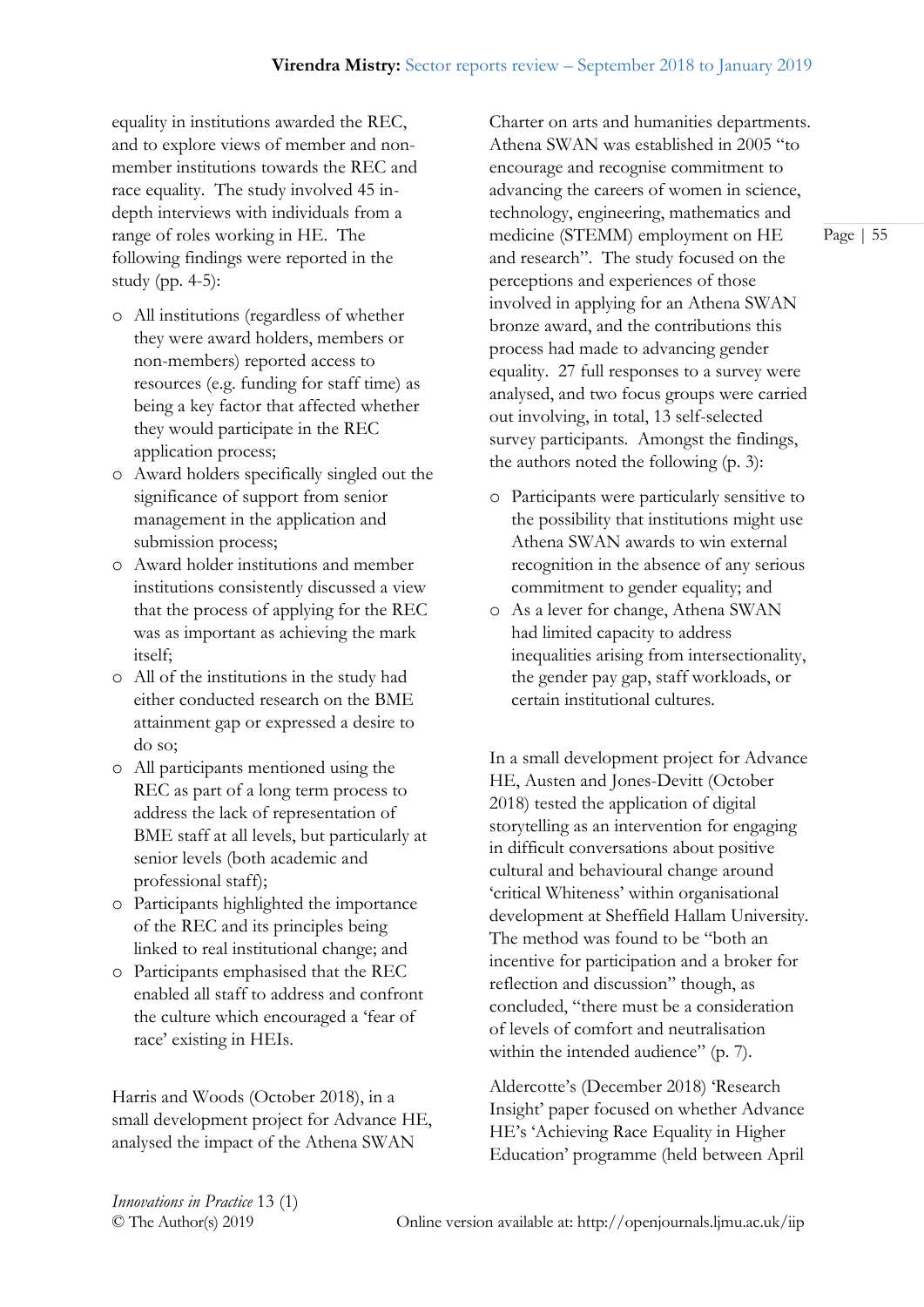2017 and June 2018) improved participants' familiarity with terms related to race equality and confidence in engaging with race equality. Specifically, participants were more familiar with terms such as: critical race theory; deficit approach; institutional racism; intersectionality; micro-aggression; race; and white privilege. Whilst there were acknowledged limitations in the research, Aldercotte suggested that the improvements exhibited by the participants would enable them to be better prepared to engage in race equality within their institution.

# **Religion and belief**

Advance HE (September 2018c) issued guidance and recommendations on how to support the inclusion of staff and students of different faiths and beliefs, including those with no religious beliefs. Covering a wide range of themes, the guidance focuses on:

- o student access, experience and learning (outreach, widening participation and recruitment; student funding information; admission and selection; enrolment and transition to study; inclusive learning and teaching; timetabling and attendance; examinations and assessment; and student support);
- o staff inclusion (recruitment of staff; opting out of specific duties owing to religious belief; and staff faith/interfaith networks); and
- o inclusive environments and facilities (catering; alcohol; accommodation; religious dress and symbols; prayer and worship).

#### **Sexual misconduct**

Bull and Rye (September 2018) reported on institutional responses to sexual misconduct carried out by academic staff in HE. Data

were gleaned from interviews with 16 female students and early career academics across 14 UK HE institutions, and analysis of 61 policies relating to staff sexual misconduct from a sample of 25 UK institutions. The report identified several sexual misconduct behaviours (boundary blurring and grooming behaviours, sexualised communication, sexual assault, stalking and surveillance, and bullying and revenge behaviours), but noted that there was a lack of clarity around what behaviours could be reported to the HE institution. In particular, interviewees indicated difficulty of finding someone within the institution who they could report to, or would act on their report. Some were too afraid to report and almost all of the interviewees talked about being blocked or dissuaded from reporting in some way. The report noted considerable variation in the amount of procedural information provided in university policies.

Advance HE (September 2018d) presented an operational update on the OfS's Catalyst projects on 'safeguarding students'. The funding was specifically focussed on tackling sexual misconduct, hate crime, and online harassment.

The OIA (October 2018) released the Good Practice Framework setting out how complaints and academic appeals should be set out. This encompasses good practice guidance in designing non-academic disciplinary procedures, "for dealing with misconduct such as antisocial, abusive or threatening behaviour, sexual misconduct, violence, harassment, hate crimes, behaviour likely to bring the provider into disrepute, damage to property or abuse of facilities, causing a health or safety concern, and other behaviour that might also be a criminal offence."

*Innovations in Practice* 13 (1)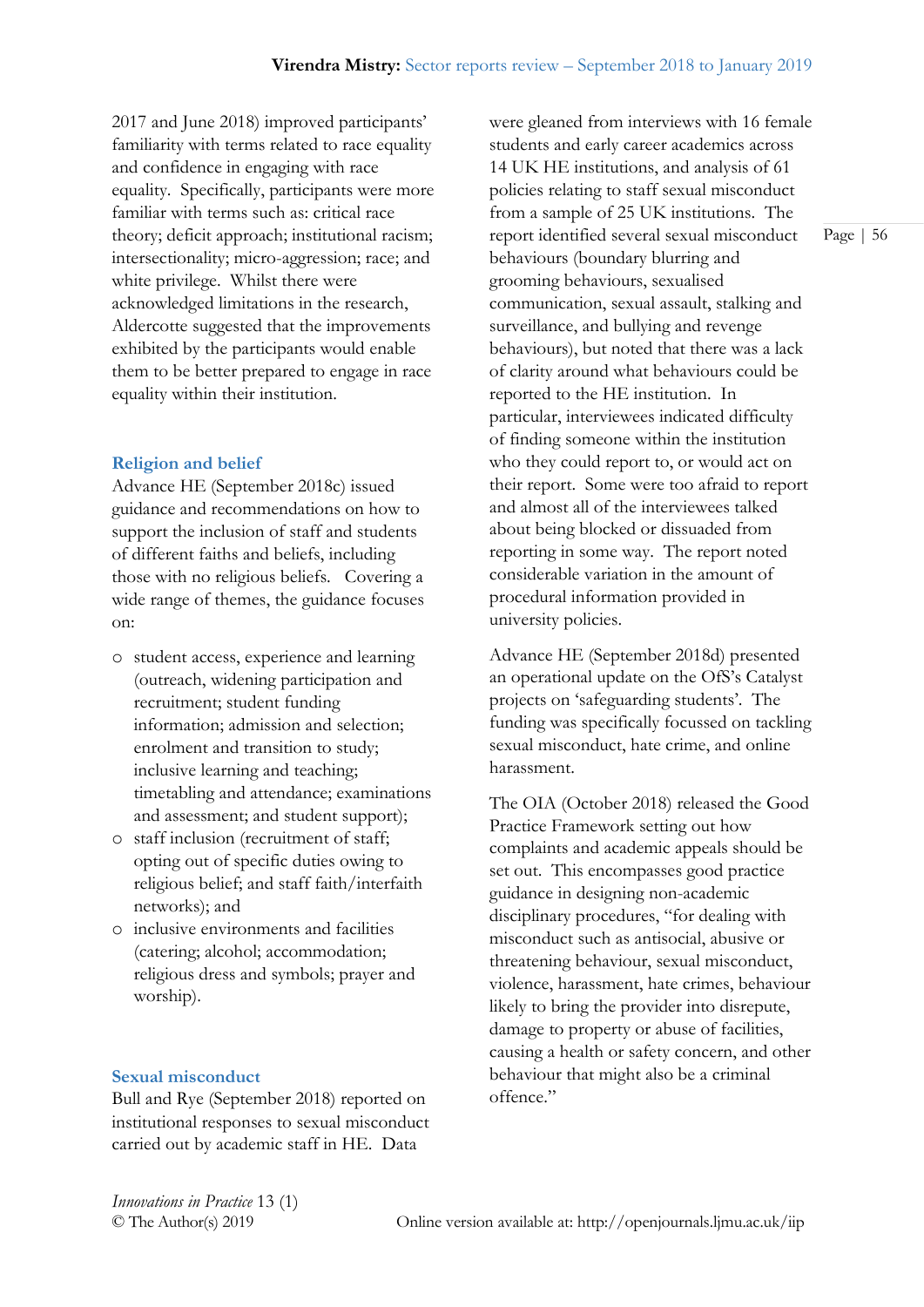# **Technology-enhanced learning**

UCISA (October 2018) revealed key trends in technology-enhanced learning (TEL), from their survey to HE institutions in the UK. Despite the investment in TEL services, there were no major changes in the way that technology was used to support learning, teaching and assessment activities. Delivery focusing on the provision of lecture notes and supplementary resources to students still represented the most commonly supported activity. Active learning, open learning and fully online course delivery modes showed little change from the previous survey (which was conducted in 2016).

Whilst there was limited tangible progress in distance education, institutions were exploring ways of expanding their fully online provision through the creation of dedicated distance learning units and collaboration arrangements with external/commercial partners. Developing new modes of course delivery was identified as one of the top three challenges for the future, with electronic management of assignments and learning analytics as the other priority areas.

Evaluation of the virtual learning environment (VLE) and lecture capture systems represented the most common systems under review. In contrast, there seemed to be very limited evidence of evaluation on the impact of TEL on the student learning experience. Where evaluation had taken place, this tended to focus on student satisfaction as part of a general review of TEL services. UCISA determined that the evaluation of staff pedagogic practices was at its lowest level since 2012. The lack of academic staff knowledge re-emerged as one of the top three barriers to TEL development, in combination with 'lack of time' and 'a supportive departmental/school culture'.

There was a perceived lack of staff digital capability and awareness of TEL affordances largely owing to the proliferation of systems that staff were expected to engage with.

Page | 57

# **TEL accessibility**

McLaren (September 2018) set out guidance related to law introduced in September 2018 (The Public Sector Web Accessibility Regulations) on accessible VLEs. Among the recommendations, drawn from findings of the All-Party Parliamentary Group for Assistive Technology (APPGAT), for individual HE and FE institutions, the report advised:

- o Establishing multi-departmental working groups, with student representation, to develop or review strategy for improving digital accessibility;
- o Recognising that a digital accessibility strategy's objective be focused on improving teaching and learning;
- o Auditing the accessibility of the VLE and making a public timeframe and plan for addressing different types of pre-existing inaccessible content;
- o Setting targets for training and raising awareness among academic staff;
- o Publishing accessibility statements that provide guidance on how to use the VLE's accessibility features; and
- o Designing effective procedures for responding to students' requests and notifications relating to inaccessible content.

In noting the OfS's 2019 review of support for disabled students, the APPGAT recommended assessment of the sector's progress toward digital accessibility and adding that, "the 2020-2021 guidance on Access and Participation Plans should then direct universities to consider the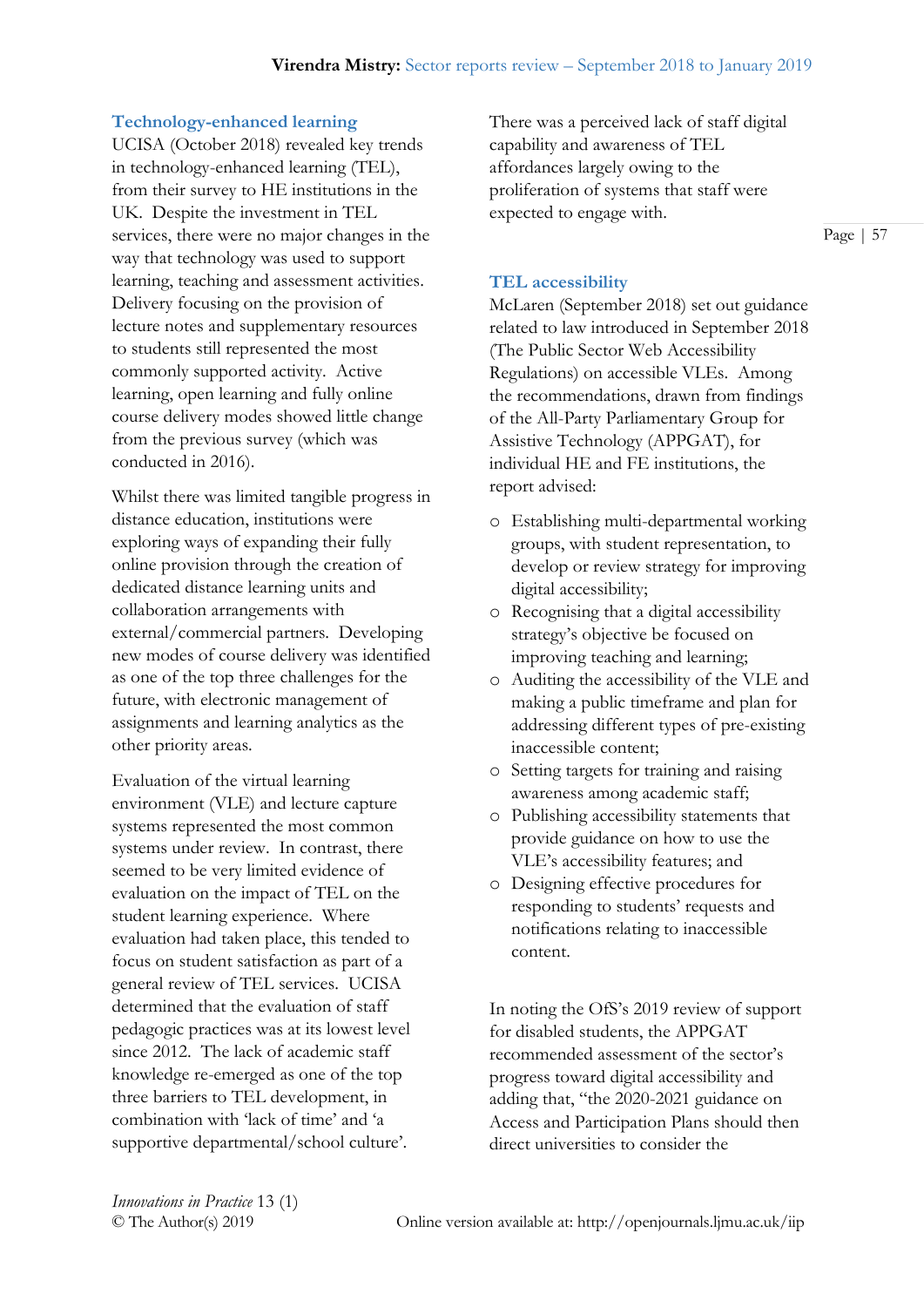recommendations of the 2019 review" (p. 6).

### **The intelligent campus**

Jisc (October 2018) published guidance on the intelligent campus, and how it could aid learning and the student experience. Jisc also highlighted a number of ethical concerns (personal data and privacy; transparency, consent and sharing; and interpretation and validity) that merited discussion in the institution.

### **Managing change**

Taylor (October 2018), in a project funded by Advance HE, presented an evaluation on the effectiveness of distributed arrangements for academic development at Wrexham Glyndŵr University, following the closure of its central educational development centre. The new arrangements, comprising a core academic development team supported by a network of academic development associates was considered to be significantly "more agile" in the achievement of effective change in the institution

#### **The graduate labour market**

In High Fliers' (January 2019) analysis of the graduate market in 2019:

o The number of graduates hired by organisations featured in *The Times* 'Top 100 Graduate Employers' increased by 4.3 per cent in 2018, following a drop in graduate recruitment in 2017. Graduate recruitment at the UK's leading employers was "expected to rise substantially in 2019": the UK's top employers were increasing their graduate vacancies by 9.1 per cent in 2019, the highest annual rise in graduate recruitment since 2010.

- o The biggest increases in vacancies were expected in the public sector, accounting and professional services firms, and engineering and industrial companies.
- leading graduate employers was expected Page | 58 o Graduate starting salaries in the UK's to remain unchanged for the fifth consecutive year in 2019, with a median starting salary of  $\text{\textsterling}30,000$ .
- o The number of paid work experience places available at the UK's leading graduate employers was projected to increase by 1.8 per cent in 2019. Over a third of recruiters repeated their warnings from previous years – that graduates with no previous work experience at all were unlikely to be successful during the selection process for their graduate programmes.

### **Employability**

Drawing on HESA data. Prospects/HECSU and AGCAS (October 2018) provided further analysis of the 2017 Destinations of Leavers from Higher Education (DLHE) survey. This was the final year of the survey and elicited over 250,000 responses six months after graduation (77.3 per cent of the total cohort): the Graduate Outcomes survey, which collects data 15 months after graduation, replaced DLHE. Below are some of the insights gleaned from the subject expert summaries.

o *Business and administrative studies* – the percentage of graduates in full-time employment six months after their degree ranged from 58 per cent for economics graduates to 70.7 per cent for marketing graduates. The figures were higher than the average of 55.2 per cent for graduates from all subjects in fulltime employment (i.e. excluding those in further study). The percentage for graduates who were unemployed were: 5.2 per cent for marketing graduates, 5.4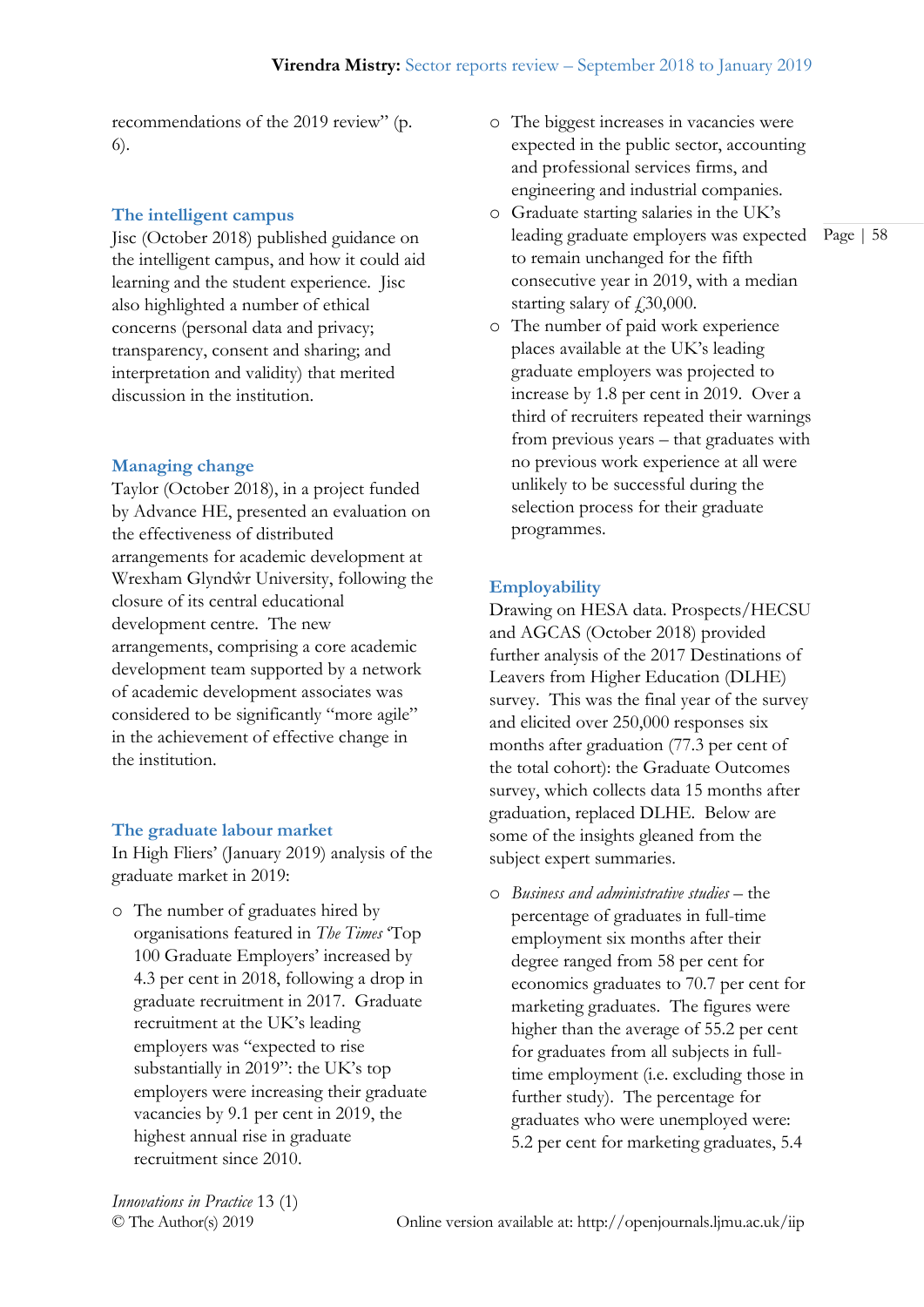per cent for hospitality, leisure and transport graduates, 6.1 for finance and accountancy graduates, and 6.3 per cent for economics graduates. These figures were slightly higher than the average for all graduates who were unemployed (5.1 per cent).

- o *Creative arts* Owing to the nature of the sector, self-employment, enterprise and freelance activities are common outcomes for creative arts graduates. The number of graduates working freelance was high across all of the subjects, with performing arts being the highest at 25.4 per cent and the lowest being design at 13.8 per cent. These figures are high when compared with the general graduate population of which 4.9 per cent were working freelance. The number on a permanent contract were lower than average (61 per cent), with performing arts being at the lowest at 38.6 per cent. Media studies graduates had, at 7.5 per cent, the highest unemployed percentage: the lowest was performing arts at 4.7 per cent.
- o *Humanities* In general, humanities graduates were less likely to be working in either full or part-time than graduates as a whole. The proportion of those in work, including those in further study, ranged from 60.6 per cent of history graduates to 67.4 per cent of languages graduates, compared to 74.3 per cent of all graduates. For English and history graduates, the largest proportion of graduates were working as retail, catering, waiting and bar staff, indicating that many were in non-graduate roles. In general, humanities graduates were slightly more likely to be unemployed when compared to the rate for graduates as a whole: at 8.1 per cent, philosophy had the largest proportion of unemployed graduates in humanities subjects.
- o *Science* A relatively small percentage of science graduates became science professionals six months after graduation. The largest proportion of graduates in science professional roles were chemistry graduates (17 per cent), and almost 18 per cent of sports science graduates became sports coaches, fitness instructors, or officials. More than 21 per cent of physics graduates became IT professionals. Unemployment remained higher than the overall graduate population in biology, chemistry and physics, though science graduates were more likely to pursue further study than the overall graduate population.
- o *Social sciences* Many graduates from the social sciences chose alternatives to fulltime work (i.e. further study) six months after graduation, thus continuing a trend since 2012. Social science graduates were more likely than average to go into graduate positions that did not require a specific subject, including commercial roles. This was particularly true for geography and politics students were almost twice more likely to go into business, HR and finance roles or marketing, PR and sales. Probably owing the international perspectives of their subjects, geography and politics graduates were most likely out of the social sciences to be working overseas (3.1 per cent compared to an average of 1.8 per cent). Sociology, politics and geography graduates were all slightly more likely than average to be unemployed.
- o *Technology, engineering and mathematics* Working full-time was the most likely outcome for technology, engineering and mathematics graduates. When compared with the total graduate cohort, architecture and building studies (70.3 per cent), civil engineering (66.6 per cent), IT (64 per cent), and mechanical

*Innovations in Practice* 13 (1)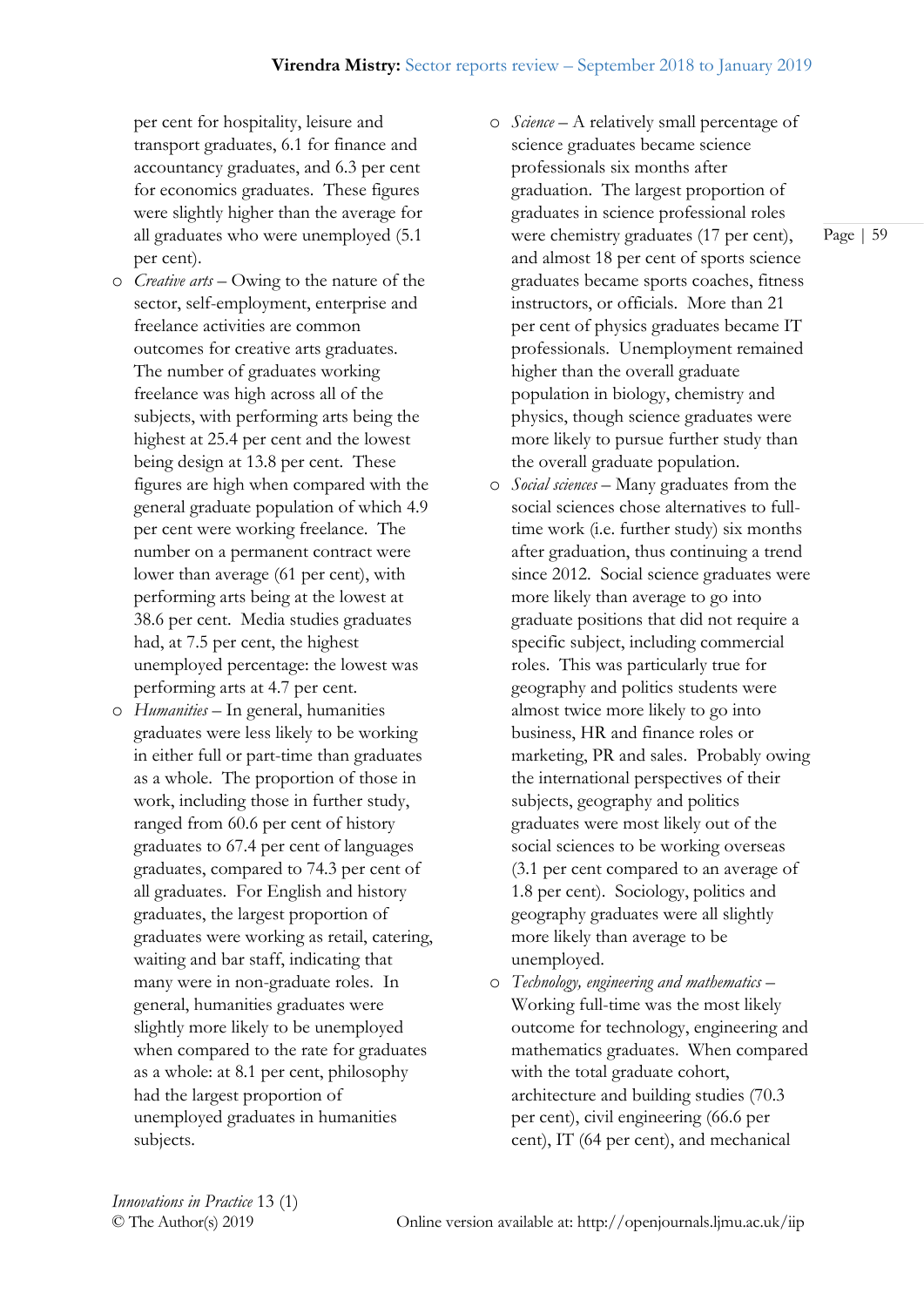engineering (63.9 per cent) were all above the average of 55.2 per cent. Whilst mathematics, at 47.6 per cent, was the only subject to have lower than average full-time employment outcomes, mathematics graduates were more likely to go on to further study. Only civil engineering (4.8 per cent), and architecture and building studies (4.9 per cent) were below the average for unemployment for the whole graduate cohort (5.1 per cent). Whilst unemployment was down in most subjects compared to the previous year's levels, they were still relatively high in IT (9.4 per cent) and mathematics (7.5 per cent).

#### **First destinations of disabled graduates**

The AGCAS Disability Task Group (August 2018) reported on the employment outcomes of disabled and non-disabled graduates of 2016. In the 2015/16 DLHE survey, 12.9 per cent (n=41,490) identified themselves as having either a disability or learning difficulty during their period of study. Compared to non-disabled graduates, at all qualification levels, graduates disclosing a disability were less likely to be in full-time employment, more likely to be in part-time employment, and more likely to pursue further study. Further, graduates disclosing a disability were more likely to be self-employed or in the process of starting their own business than non-disabled graduates. Graduates with a social communication condition/Autism Spectrum Disorder (ASD), were the least likely of all disability groups to be in full-time employment and most likely to be unemployed. The Task Group noted, that in the three years of study, there had been a year-on-year increase in the proportion of graduates disclosing a disability.

#### **Enterprise education**

The APPG for Entrepreneurship (November 2018) stressed the need for government to improve the pipeline of enterprise education thought all levels of education. The report advocated introducing the right incentives to ensure that enterprise education evolved beyond silos, and recommended flexibility in the language used so as not to deter university students.

#### **Graduate earnings**

The IFS, in a report for the DfE, analysed the impact of UG degrees on early-career earnings (Belfield et al., November 2018). Using the new Longitudinal Educational Outcomes (LEO) administrative dataset, the IFS estimated the effect of attending HE at age 18 on annual gross earnings at age 29. Further, the study compared HE students with those who did not go to HE but had achieved at least  $A^*$ -C GCSEs, whilst controlling for differences in prior attainment, Key Stage 5 subject choices, and family background. Amongst the findings, the IFS revealed:

- o At age 29 the average male who had attended HE earned around 25 per cent more than the average male (with five A\*-C GCSEs) who did not, and for females the gap was found to be higher than 50 per cent;
- o When compared with men with similar background characteristics who did not go to HE, those males who studied creative arts, English or philosophy had lower earnings on average at age 29;
- o Earnings increased by more than 20 per cent with those males who studied medicine or economics;
- o For females, no subjects were found to have negative returns, and those that studied medicine or economics increased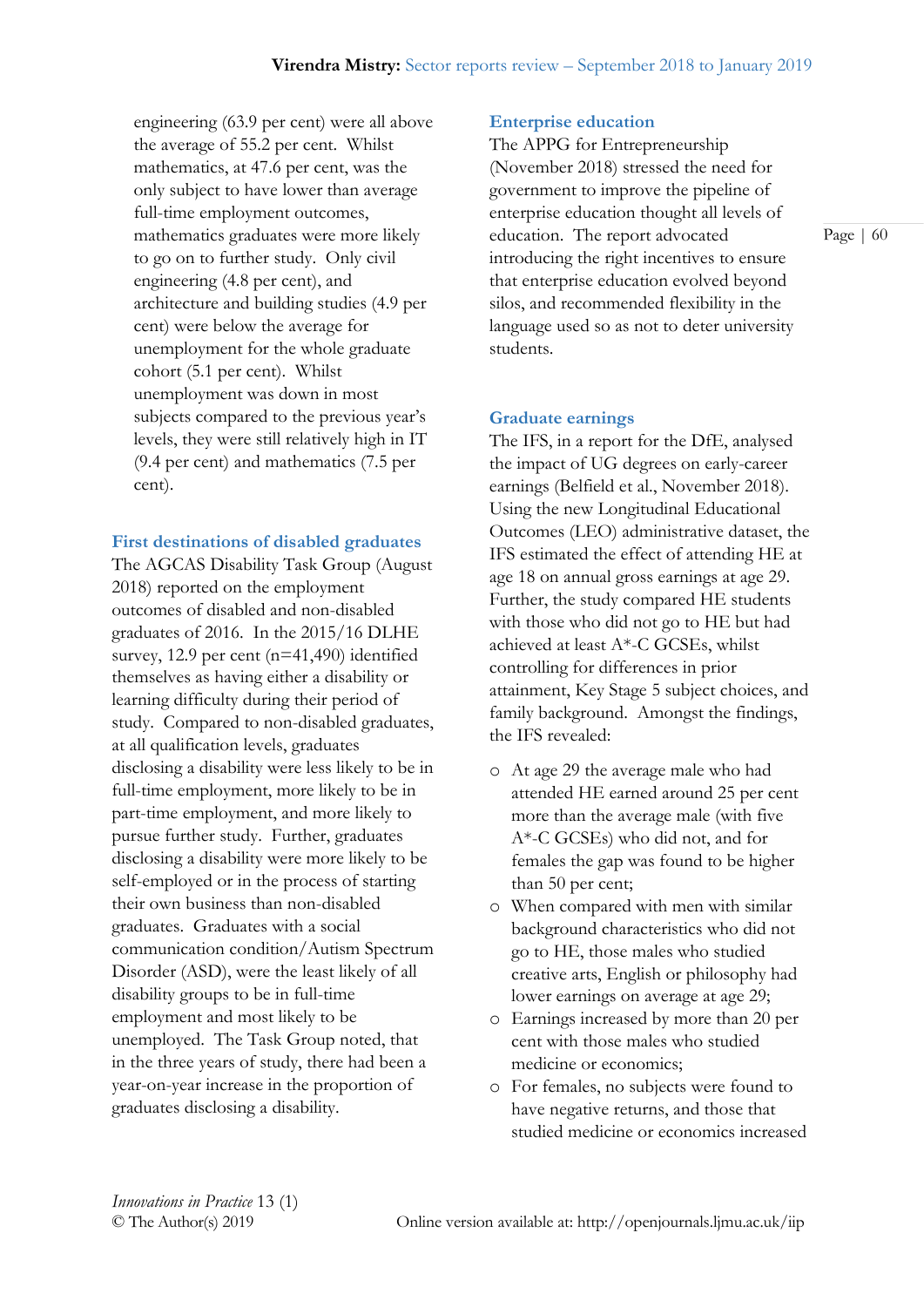their age 29 earnings by around 60 per cent;

- o Significantly negative returns for males at age 29 were prominent in 12 institutions, while 18 institutions recorded average returns in excess of 20 per cent; and
- o For females, despite high returns on average, statistically negative returns at age 29 were evident in two institutions, while 66 institutions recorded returns of more than 20 per cent.

# **Internships**

The Sutton Trust examined the role and nature of internships (Cullinance and Montacute, November 2018). A large number of internships were offered through informal networks, rather than in open advertisements. Amongst the findings, the report revealed that 70 per cent of internships were unpaid, with over a quarter (27 per cent) of graduates having completed at least one paid internship. 89 per cent of internships in retail, 86 per cent of internships in the arts (TV, theatre, film, fashion), and 83 per cent in media were unpaid. By contrast, 26 per cent of IT and 32 per cent of manufacturing internships were unpaid. 39 per cent of graduates in their twenties had done an internship and were more likely to be middle-class and likely to live in London and other urban areas.

# **Practice-informed learning**

Drawing on the experiences of 17 GuildHE member institutions the positive impacts of practice-informed learning on student learning were highlighted by the mission group (GuildHE, November 2018). The study was sparked by a sense of a risk that the TEF (Teaching Excellence and Student Outcomes Framework) ignores students' positive views on staff with relevant industry experience (p. 9). Featuring 19 case studies,

the report outlines questions to consider in relation to: the benefits for students; enhancing professional practice; the benefits for employers; wider social and economic impacts; and the wider challenges of practice-informed learning.

Page | 61

# **Social work higher education**

In analysis of HESA data, and in response to the reform of social work and social work education initiated by the DfE and the Department of Health and Social Care, Skills for Care (November 2018) reported:

- o 4,400 students enrolled onto social work courses in 2016/17 and, thus, similar levels since 2012/13. Prior to this, enrolments decreased by around 1,000 (20 per cent) between 2010/11 and 2012/13.
- o PG enrolments increased by 13 per cent in 2016/17 (the number had previously decreased each year between 2010/11 and 2014/15).
- o In 2016/17 UG enrolments decreased by 12 per cent on the previous year.
- o The ethnic distribution of students enrolled on social work courses in 2016/17 was 66 per cent white and 34 per cent BAME (Black Asian and Minority Ethnic): the proportion of BAME students increased from 25 per cent in 2011/12. (Social worker enrolments had a greater proportion of people from BAME backgrounds than the average across all  $HE - 27$  per cent).
- o The number of qualifiers in 2016/17 was five per cent higher compared to the previous year (there had been two consecutive periods of decreasing qualifiers).
- o 91 per cent of social work graduates found employment six months after graduating with a qualification (i.e. higher than the 77 per cent of graduates across all HE).

*Innovations in Practice* 13 (1)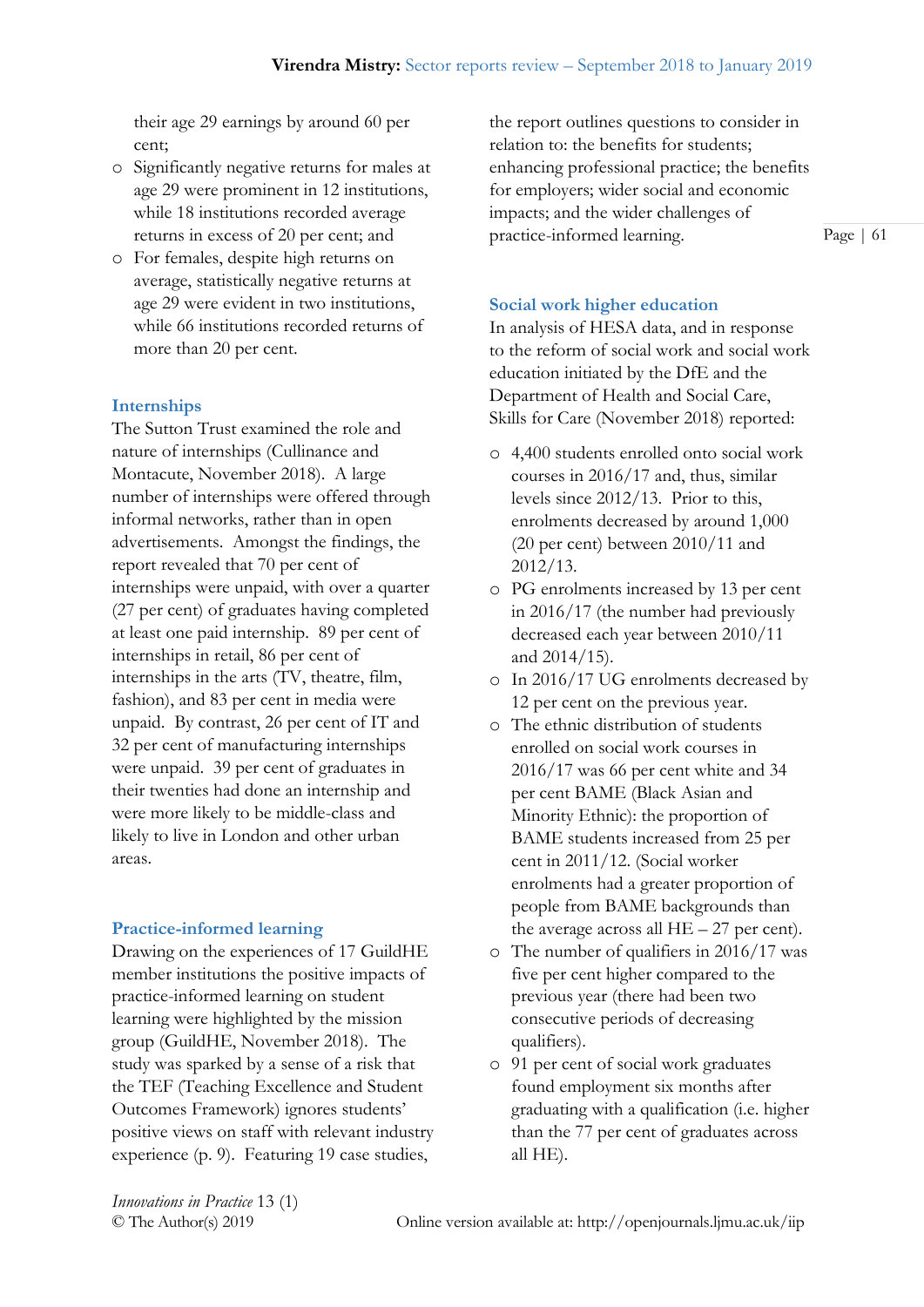- o Around 74 per cent of qualifiers in 2016/17 were employed as social workers within six months of graduation (in 2011/12 the conversion rate was just 55 per cent).
- o Students from regions with fewer graduates were more likely to find employment as social workers.

# **Nursing higher education**

In preparation for a House of Commons debate on nursing higher education in England, that took place on 21 November, 2018, Hubble et al. (November 2018) produced a 'debate pack' on trends in nursing education. In particular, the pack focused on the impact of the change in funding (from NHS bursaries to standard loans for tuition fees and maintenance) on applications to nursing courses.

#### **Graduate wellbeing**

A guide produced by the OfS (October 2018) examined the differences in wellbeing scores between different groups of graduates 40 months after graduation.

- o Graduates aged 21 and over at the start of their course were more likely to give very high rating to the statement 'what you do is worthwhile' than those who were under 21;
- o Graduates who reported having a disability were less likely to report very high levels of happiness and life satisfaction than those who did not;
- o For graduates who were in employment 40 months after graduation, those who remained in their home region for study and employment were the most likely to report very high levels of happiness;
- o Graduates whose course included a sandwich year reported higher levels of life satisfaction than those who did not take a sandwich year;
- o Graduates from courses in education and subjects allied to medicine were most likely to report very high levels of life satisfaction and happiness, whilst those from courses in computer sciences had the highest proportion with low happiness scores;
- o A higher proportion of female graduates reported a very high rating for the sense that the things that they were doing were worthwhile.
- o Graduates from POLAR3 quintile 1 reported very low levels of anxiety more commonly than those from quintile 5 areas; and
- o Graduates who achieved a first class degree more commonly reported high levels of anxiety than those with any other degree classification.

# **Institutional collaboration**

UUK (October 2018c) presented eight case studies from across the UK, that demonstrated how various types of collaboration involving universities, FE colleges, and employers operate. The report examined the drivers and benefits of collaboration and ideas on how universities, the FE sector and employers might collaborate more closely, with a particular emphasis on overcoming potential barriers.

#### **Accountability and transparency**

As noted in the Advance HE/HEPI student experience studies, since the introduction of the  $f$ 9,000 student fee, students have expressed preferences about how their fees should be spent: there has been a strong preference for teaching-related spending. In Hillman et al.'s (November 2018) HEPI report, the authors argue for greater transparency on the uses of student fees**:** the report includes six (English HE institutional) case studies.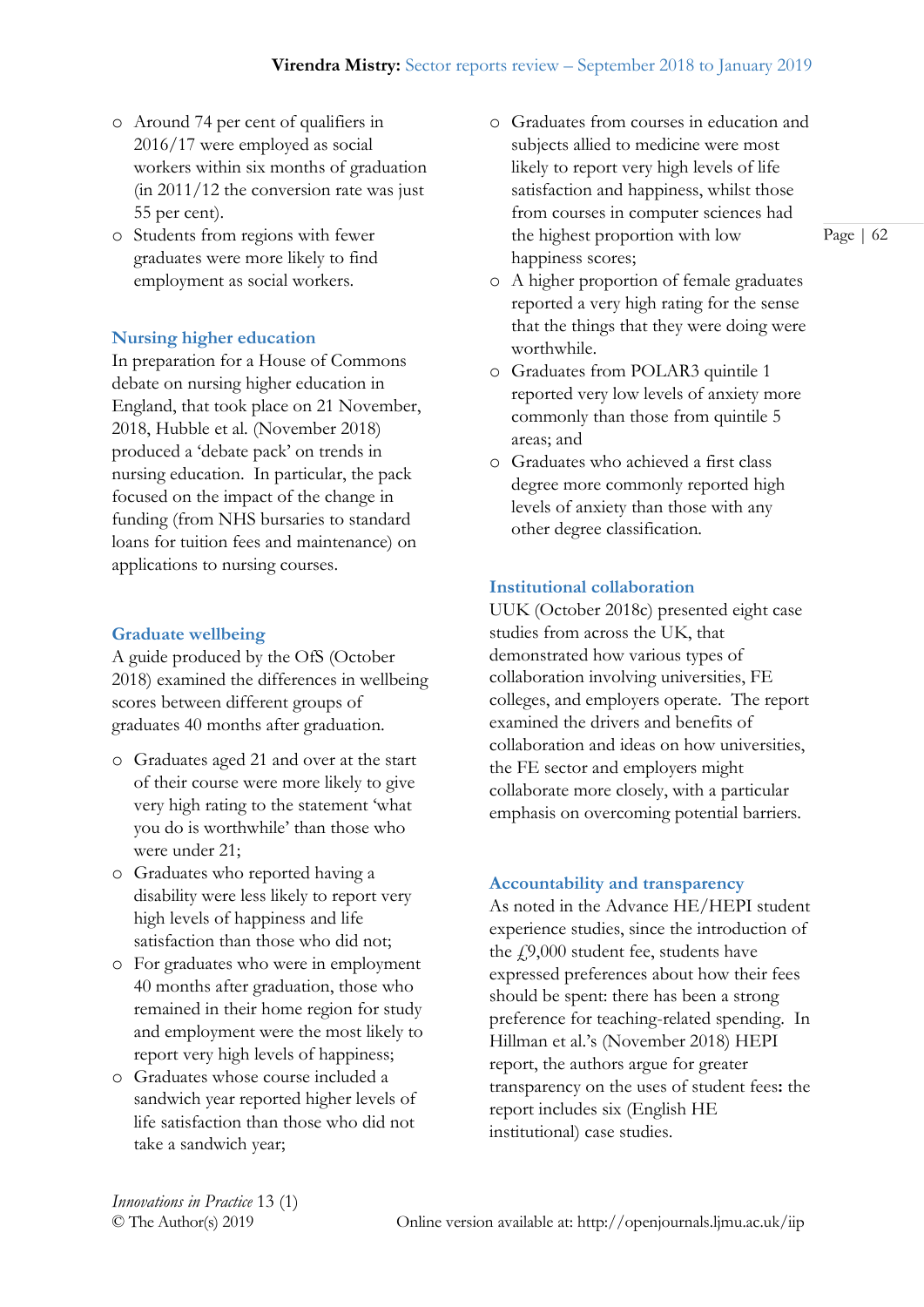#### **Internationalisation**

UKCISA (December 2018) reported on the results of a benchmarking survey distributed to its members (all HE institutions, internationally active FE colleges, and "a number of" private colleges) between February and April 2018: the previous survey had been administered in 2010/11. UKCISA concluded that support for international students in the UK was extensive and well-developed (pre-departure information, induction and orientation, accommodation, international student support, social activities). The two trends noted since the previous study related to the embedding of digital communication, and a refinement of activities (welcome and social activities) that was open to all students, thus "making student communities feel more inclusive" (p. 30). The report advised that there needed to be greater provision of advice and support for students on working during and after studies.

The MAC's report (September 2018) on the impact of international students in the UK considered policy, trends in numbers coming to the UK, and where and what they studied. The report highlighted the impacts of international students while they studied, on the economy, educational institutions, domestic students, and wider communities. The report noted that, as an important export market, international students generated in the region of  $f$ 17.6 billion in 2015. International students supported local economies (directly, and by friends and families visiting them), and were a vital source of income for the institutions where they studied. Domestic students were generally positive of studying alongside international students.

Recent cohorts of international students on a Tier 4 visa recorded high compliance with their visa expiration conditions, with around a quarter extending their visa, usually for further study. However, the report noted that, following changes to the post-study visa rules in 2012, the number applying for a visa extension for work dropped sharply (from over 45,000 to around 6,000). Most international students moving from a Tier 4 student visa to a Tier 2 work visa tended to move into STEM or business-related jobs and were more likely to come from research-intensive institutions. Amongst the recommendations, the report called for a removal of international students from the net migration statistics, and a widening of the window in which applications for switching from Tier 4 to Tier 2 could be made.

UUK (September 2018b) outlined proposals for a temporary Global Graduate Talent Visa. Under the visa, all HE institutions registered as Tier 4 sponsors would be able to sponsor their graduates to search for and gain work experience in the UK for up to two years on a more flexible basis, without restrictions on job level or salary, and without an employer sponsorship requirement. It was posited that the visa would enable international graduates a longer period to search for a Tier 2 eligible role, allowing a wider range of employers (including small and medium sized enterprises) to benefit from access to talented graduates, as evidenced in competitor economies (USA, Canada, and Australia).

The Home Office set out plans for a single skills-based immigration system in a white paper presented to Parliament (HM Government, December 2018). Following the release of the MAC report, the Government indicated that it intended to offer six months' post-study leave to all masters students, and bachelors students studying at an institution with degree awarding powers, thus giving more time to

*Innovations in Practice* 13 (1)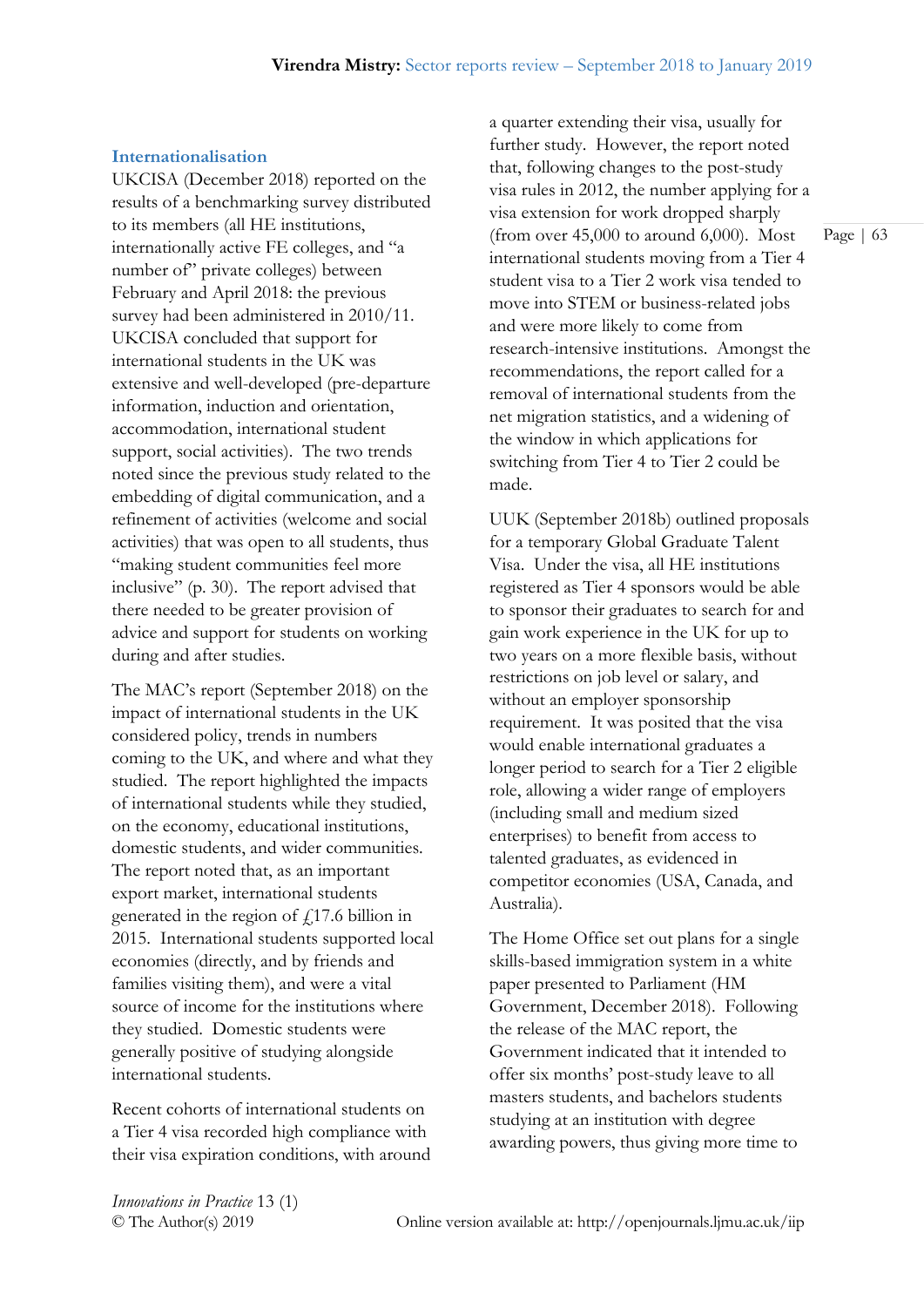secure permanent skilled work and to work temporarily during that period.

Kumari (September 2018), in a report for the HEC, posited that the UK risked losing its position in global enrolments to Australia (for a while the UK has been in clear second place next to the USA). The report noted that other countries were putting policies into practice that were attracting a much larger share of mobile students. Inertia around the implications of Brexit, funding policy on EU students, and visa and regulatory policy had the effect of putting UK universities at a disadvantage. The report called for clear targets for student numbers, as evidenced in other competitor countries together with a cross-departmental strategy on international HE in the UK and abroad.

Using data from sources including Hotcourses Group, HESA, UCAS and the Home Office, UUKi (November 2018) presented a picture of international demand for UK higher education, together with a comparison with the UK's international competitors.

- o Non-European nations witnessed stronger growth in international student numbers than the UK, France and Germany since 2011. China had now overtaken the UK as the second largest recipient of enrolled international students. Whilst the USA witnessed strong growth over the decade, this was beginning to plateau. Australia witnessed strong growth from 2015.
- o In terms of Tier 4 visa applications, there were more than double as many applicants from China in 2018 as there were in 2011. Applicants from India were in steady decline, despite some growth since September 2017, whilst a steep downward trend from Nigeria, "faltering momentum" from Malaysia,

and decreases from Saudi Arabia, were also noted.

o As far as applicants from the EU were concerned, applicants from Ireland slipped to third behind France and Italy: positive trends were recorded in applicants from Poland and Spain.

# **Student outward mobility**

There were 89 institutional responses to UUKi's (January 2019) Mobility Management Survey 2018, which was aimed at providing a fuller picture of the breadth and scale of mobility operations across the UK. The results indicated that outward mobility was included in most of the universities' strategic plans (83 per cent of respondents). Nearly half of the universities had a dedicated outward student mobility strategy and two-thirds of respondents had an outward mobility target. The report noted that, "Mobility [was] beginning to be embedded in the access agenda…, with 14 per cent of universities including mobility in their widening participation strategy" (p. 3). Much of the growth in activity was evident in short-term programmes (i.e. one to fourweek programmes).

90 per cent of universities reported that their budget for outward mobility had either increased or stayed the same, though 46 per cent reported being under-resourced. Over half of the universities had increased funding allocated to outward mobility scholarships. UUKI indicated that the next Mobility Management Survey would be circulated in 2020.

# **Transnational education**

In trend analysis of UK transnational education (TNE), based on HESA data, UUKi (October 2018) reported that Asia hosted 48.7 per cent of students. This was followed by: Africa (22.5 per cent); the EU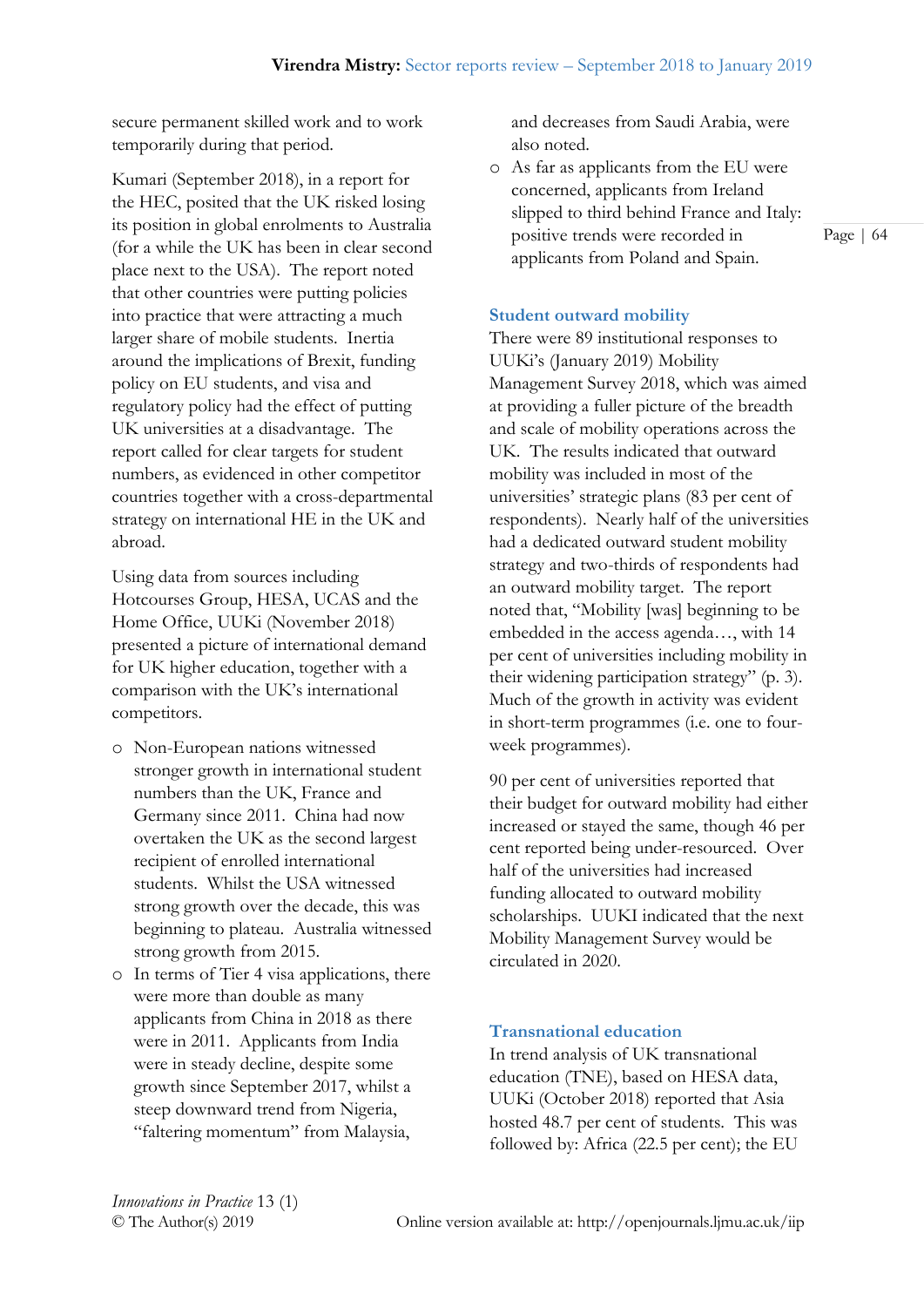(10.9 per cent); the Middle East (9.6 per cent); North America (4.6 per cent); Non-EU Europe (2.8 per cent); Australasia (0.6 per cent); and South America (0.4 per cent). In 2016/17, the five countries hosting the highest number of students were: Malaysia (10.5 per cent); China (9.9 per cent); Singapore (6.8 per cent); Pakistan (6.2 per cent); and Nigeria (4.7 per cent).

WECD (September 2018) presented 17 UK TNE case studies, reflecting several models (e.g. branch campus, dual degree, joint degree, franchise agreement and validation, and blended learning). UUKi (September 2018) issued a discussion paper highlighting some of the factors that universities should consider when deploying staff overseas to support TNE programmes. The paper focused on: supporting diversity and opportunity; legal considerations; expectations of and about staff based overseas; and the incorporation of these themes in TNE strategy and leadership.

#### **HE workforce (academic staff)**

According to HESA (January 2019) data, the number of staff on teaching only contracts in 2017/18 stood at 61,050, compared with 51,970 in 2014/15. 41 per cent of full-time academic staff were female and, of academic staff with known ethnicity, 16 per cent were BME in 2017/18.

Advance HE (September 2018b) presented a snapshot of the age, disability, ethnicity and gender of the HE workforce in 2016/17, as well as on the interplay of these identities.

- o *Age* staff in the youngest and oldest age groups tended to be on teaching only contracts, and their leaving rates were markedly higher compared with those in the middle age groups.
- o *Disability* disclosure rates remained persistently lower among academic staff

than professional and support staff and among professors compared with other academics. Larger proportions of staff disclosed as disabled were on fixed-term contracts and the proportion of academic leavers no longer in employment was considerably higher among disabled staff than non-disabled staff.

- o *Ethnicity* there were lower proportions of both UK and non-UK BME staff than white staff on open-ended/permanent contracts, in senior management positions, and on higher salary bands. Proportions of BME staff varied greatly between subject areas, with BME staff comprising relatively high proportions of academics working in SET compared with non-SET subjects. Leaving rates among BME academics were also higher than for white academics.
- o *Gender* despite comprising the majority of staff working in UK HE, women remained underrepresented among academic staff, staff in SET subject areas, and in senior management roles. The proportion of female academic leavers was higher than the proportion of male academic leavers.

In analysis for the UCEA, Hopkins and Salvestrini (November 2018) examined the differences in the basic pay of female and male staff in two broad 'Asian' and 'black' ethnicity groups and that of white men and white women. (The term 'pay penalty' describes the pay gaps that remain after taking into account observable characteristics that influence earnings.) Amongst the findings, the authors reported:

- o Pay penalties for ethnic minorities were significant in the sector with black men and black women earning the least on average;
- o There was no significant gender pay gap between black men and black women;

*Innovations in Practice* 13 (1)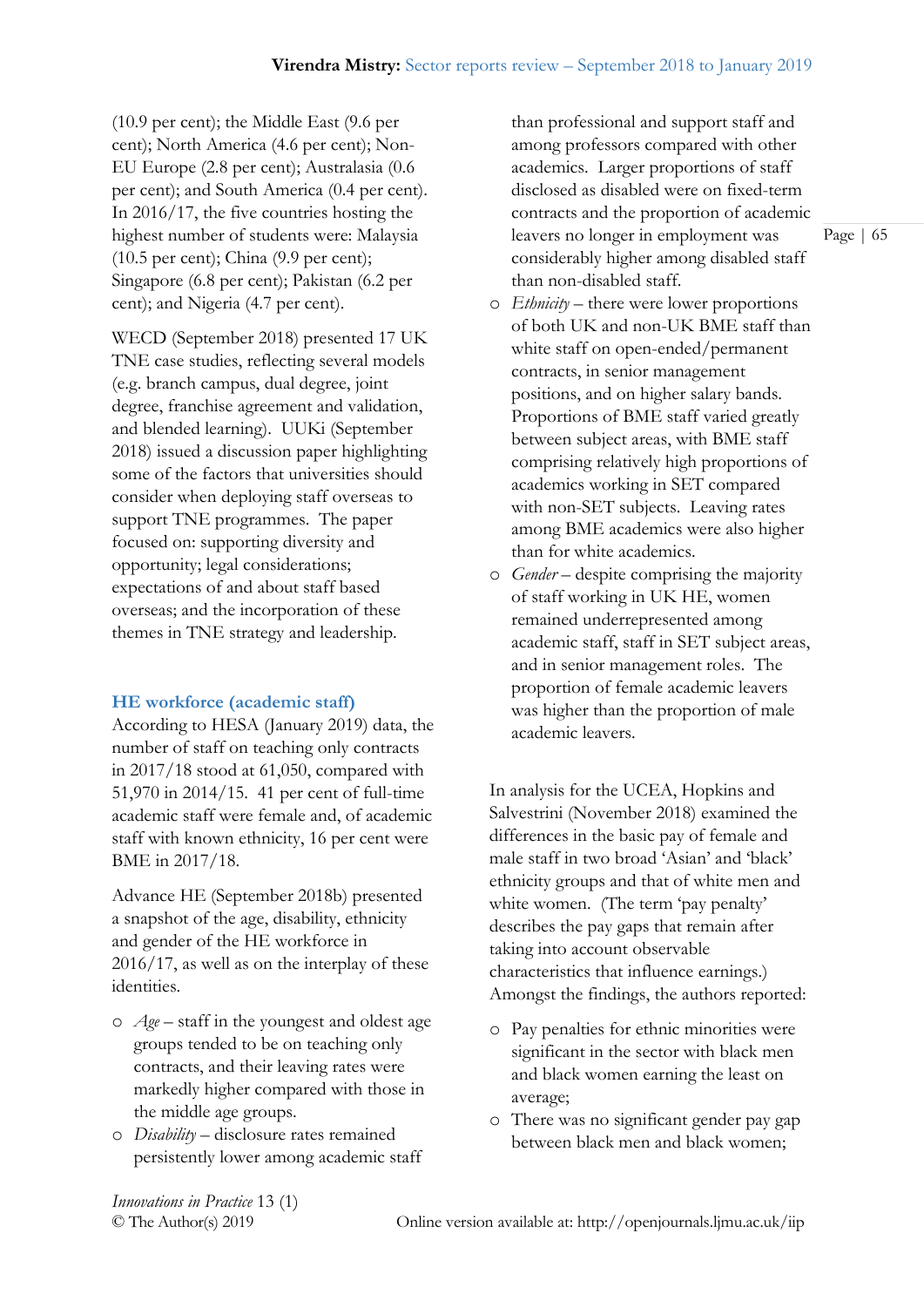- o Asian men earned significantly less on average than white men but marginally more than white females;
- o The gender pay gap between Asian men and Asian women was significant;
- o Black men and black women were much more likely to work in lower level grades and much less likely to work in senior

and management positions than their white and Asian counterparts; and

The pay penalty experienced by ethnic minority women in the sector is much more likely to be owing to factors associated with their ethnicity than their gender.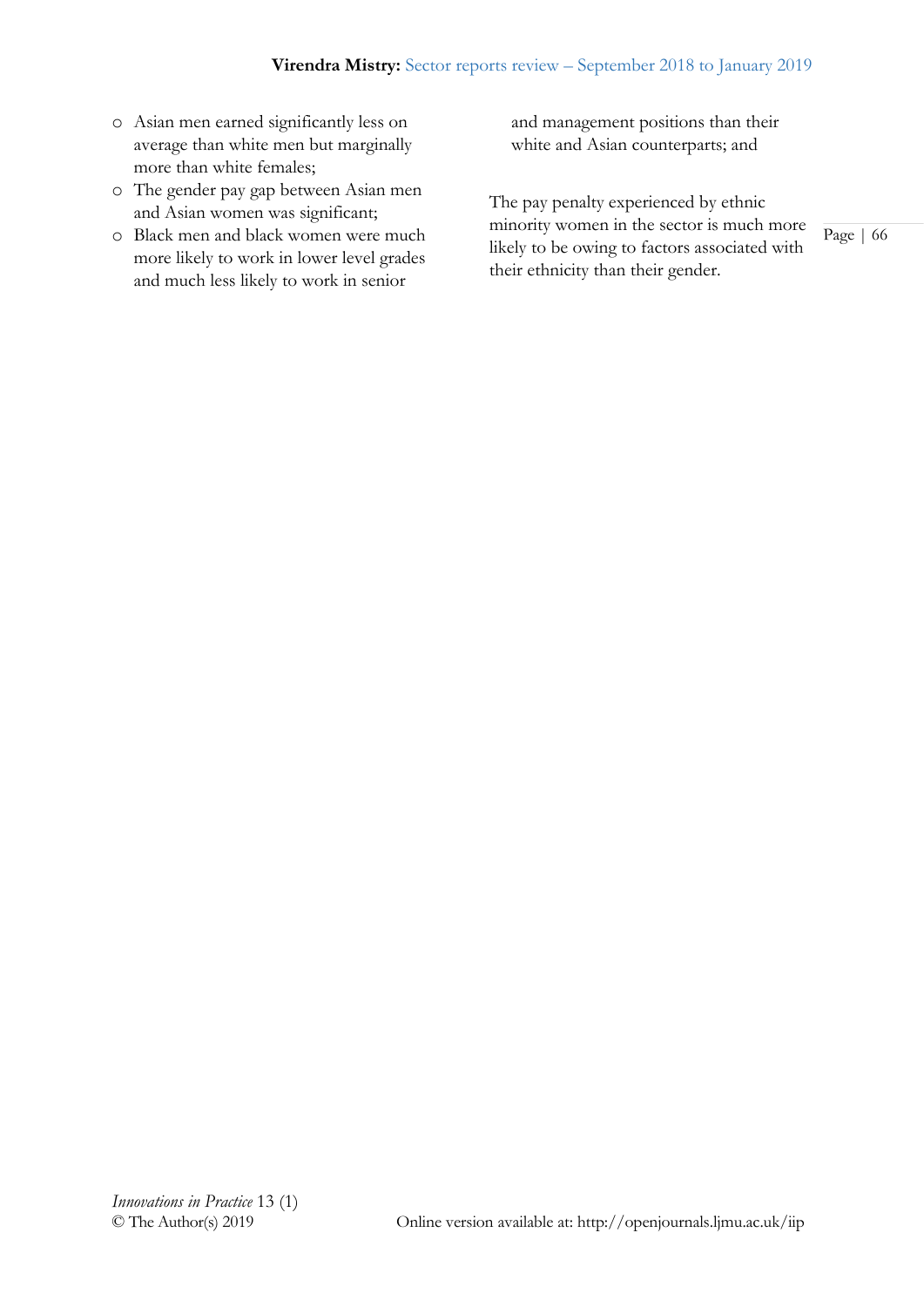# **References**

Advance HE (September 2018a) *Equality and Higher Education: Students Statistical Report 2018,* York: Advance HE, retrieved from: [https://www.advance](https://www.advance-he.ac.uk/resources/2018_HE-stats-report-students.pdf)[he.ac.uk/resources/2018\\_HE-stats-report](https://www.advance-he.ac.uk/resources/2018_HE-stats-report-students.pdf)[students.pdf](https://www.advance-he.ac.uk/resources/2018_HE-stats-report-students.pdf) (accessed January 2019)

Advance HE (September 2018b) *Equality and Higher Education: Staff Statistical Report 2018,* York: Advance HE, retrieved from: [https://www.advance](https://www.advance-he.ac.uk/resources/2018_HE-stats-report-staff.pdf)[he.ac.uk/resources/2018\\_HE-stats-report](https://www.advance-he.ac.uk/resources/2018_HE-stats-report-staff.pdf)[staff.pdf](https://www.advance-he.ac.uk/resources/2018_HE-stats-report-staff.pdf) (accessed January 2019)

Advance HE (September 2018c) *Religion and Belief: Supporting Inclusion of Staff and Students in Higher Education and Colleges,* York: Advance HE, retrieved from:

[https://www.ecu.ac.uk/publications/religio](https://www.ecu.ac.uk/publications/religion-and-belief/) [n-and-belief/](https://www.ecu.ac.uk/publications/religion-and-belief/) (accessed January 2019)

Advance HE (September 2018d) *Evaluation of Safeguarding Students Catalyst Fund Projects, Thematic Analysis Report 1: Report to the Office for Students by Advance HE,* retrieved from: [https://www.officeforstudents.org.uk/medi](https://www.officeforstudents.org.uk/media/bd771e1c-b650-49d1-bd60-a6188d084506/ofs2018_safeeval.pdf) [a/bd771e1c-b650-49d1-bd60](https://www.officeforstudents.org.uk/media/bd771e1c-b650-49d1-bd60-a6188d084506/ofs2018_safeeval.pdf) [a6188d084506/ofs2018\\_safeeval.pdf](https://www.officeforstudents.org.uk/media/bd771e1c-b650-49d1-bd60-a6188d084506/ofs2018_safeeval.pdf) (accessed January 2019)

AGCAS Disability Task Group (August 2018) *What Happens Next? A Report on the First Destinations of Disabled Graduates,*  Sheffield: AGCAS, retrieved from: [https://www.agcas.org.uk/Knowledge-](https://www.agcas.org.uk/Knowledge-Centre/7991a7d5-84a0-4fe1-bbdc-5313d9039486)[Centre/7991a7d5-84a0-4fe1-bbdc-](https://www.agcas.org.uk/Knowledge-Centre/7991a7d5-84a0-4fe1-bbdc-5313d9039486)[5313d9039486](https://www.agcas.org.uk/Knowledge-Centre/7991a7d5-84a0-4fe1-bbdc-5313d9039486) (accessed January 2019)

Aldercotte, A. (December 2018) 'Evaluating the 'Achieving Race Equality in Higher Education' programme' (Research Insight), York: Advance HE, retrieved from: [http://www.ecu.ac.uk/wp](http://www.ecu.ac.uk/wp-content/uploads/2018/12/Research-Insight-Race-Equality-Evaluation.pdf)[content/uploads/2018/12/Research-](http://www.ecu.ac.uk/wp-content/uploads/2018/12/Research-Insight-Race-Equality-Evaluation.pdf)[Insight-Race-Equality-Evaluation.pdf](http://www.ecu.ac.uk/wp-content/uploads/2018/12/Research-Insight-Race-Equality-Evaluation.pdf) (accessed January 2019)

APPG for Entrepreneurship (November 2018) *Enterprise Education,* London: All Party Parliamentary Group for Entrepreneurship and The Entrepreneurs Network, retrieved from:

[https://static1.squarespace.com/static/5752](https://static1.squarespace.com/static/5752ac86b654f96f0d47e852/t/5bea1431cd8366988b12bb06/1542067257822/007_APPG_EnterpriseEducation_AWK_REV_WEB.pdf) Page | 67 [ac86b654f96f0d47e852/t/5bea1431cd83669](https://static1.squarespace.com/static/5752ac86b654f96f0d47e852/t/5bea1431cd8366988b12bb06/1542067257822/007_APPG_EnterpriseEducation_AWK_REV_WEB.pdf) [88b12bb06/1542067257822/007\\_APPG\\_E](https://static1.squarespace.com/static/5752ac86b654f96f0d47e852/t/5bea1431cd8366988b12bb06/1542067257822/007_APPG_EnterpriseEducation_AWK_REV_WEB.pdf) [nterpriseEducation\\_AWK\\_REV\\_WEB.pdf](https://static1.squarespace.com/static/5752ac86b654f96f0d47e852/t/5bea1431cd8366988b12bb06/1542067257822/007_APPG_EnterpriseEducation_AWK_REV_WEB.pdf) (accessed January 2019)

Atherton, G. and Nartey, A. (January 2019) *Post-qualification Application: A Student-centred Model for Higher Education Admissions in England, Northern Ireland and Wales,* London: University and College Union, retrieved from:

[http://www.ucu.org.uk/media/10038/PQA](http://www.ucu.org.uk/media/10038/PQA-report-Jan19/pdf/PQA_report_Jan19.pdf) [-report-Jan19/pdf/PQA\\_report\\_Jan19.pdf](http://www.ucu.org.uk/media/10038/PQA-report-Jan19/pdf/PQA_report_Jan19.pdf) (accessed January 2019)

Austen, L. and Jones-Devitt, S. (October 2018) *Observing the Observers: Using Digital Storytelling for Organisational Development Concerning Critical 'Whiteness',* York: Advance HE, retrieved from:

[https://www.lfhe.ac.uk/en/research](https://www.lfhe.ac.uk/en/research-resources/publications-hub/index.cfm/SDP2018-01)[resources/publications](https://www.lfhe.ac.uk/en/research-resources/publications-hub/index.cfm/SDP2018-01)[hub/index.cfm/SDP2018-01](https://www.lfhe.ac.uk/en/research-resources/publications-hub/index.cfm/SDP2018-01) (accessed January 2019)

Belfield, C., Britton, J., Buscha, F., Dearden, L., Dickson, M., van der Erve, L., Sibieta, L., Vignoles, A., Walker, I., Zhu, Y. (November 2018) *The Impact of Undergraduate Degrees on Early-Career Earnings,* London: Institute of Fiscal Studies, retrieved from:

[https://assets.publishing.service.gov.uk/gov](https://assets.publishing.service.gov.uk/government/uploads/system/uploads/attachment_data/file/759278/The_impact_of_undergraduate_degrees_on_early-career_earnings.pdf) [ernment/uploads/system/uploads/attachm](https://assets.publishing.service.gov.uk/government/uploads/system/uploads/attachment_data/file/759278/The_impact_of_undergraduate_degrees_on_early-career_earnings.pdf) [ent\\_data/file/759278/The\\_impact\\_of\\_unde](https://assets.publishing.service.gov.uk/government/uploads/system/uploads/attachment_data/file/759278/The_impact_of_undergraduate_degrees_on_early-career_earnings.pdf) rgraduate degrees on early[career\\_earnings.pdf](https://assets.publishing.service.gov.uk/government/uploads/system/uploads/attachment_data/file/759278/The_impact_of_undergraduate_degrees_on_early-career_earnings.pdf) (accessed January 2018)

Bhopal, K. and Pitkin, C. (September 2018) *Investigating Higher Education Institutions and Their Views on the Race Equality Charter,*  London: University and College Union, retrieved from: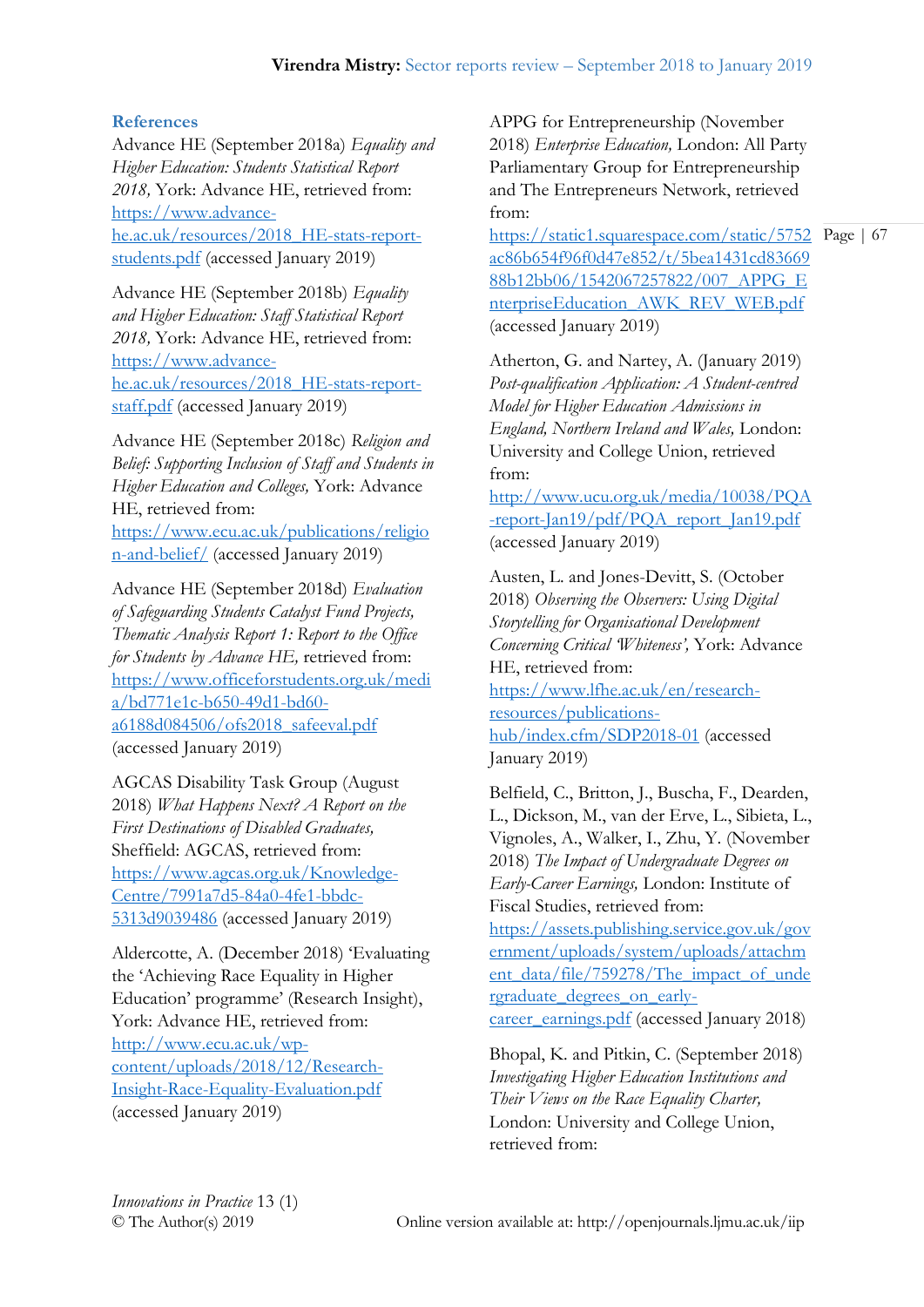[https://www.ucu.org.uk/media/9535/Inves](https://www.ucu.org.uk/media/9535/Investigating-higher-education-institutions-and-their-views-on-the-Race-Equality-Charter-Sept-18/pdf/REC_report_Sep18_fp.pdf) [tigating-higher-education-institutions-and](https://www.ucu.org.uk/media/9535/Investigating-higher-education-institutions-and-their-views-on-the-Race-Equality-Charter-Sept-18/pdf/REC_report_Sep18_fp.pdf)[their-views-on-the-Race-Equality-Charter-](https://www.ucu.org.uk/media/9535/Investigating-higher-education-institutions-and-their-views-on-the-Race-Equality-Charter-Sept-18/pdf/REC_report_Sep18_fp.pdf)[Sept-18/pdf/REC\\_report\\_Sep18\\_fp.pdf](https://www.ucu.org.uk/media/9535/Investigating-higher-education-institutions-and-their-views-on-the-Race-Equality-Charter-Sept-18/pdf/REC_report_Sep18_fp.pdf) (accessed January 2019)

Bolton, P. (January 2019) *Oxbridge 'Elitism',*  (Briefing Paper 0616), London: House of Commons Library, retrieved from: [https://researchbriefings.files.parliament.uk](https://researchbriefings.files.parliament.uk/documents/SN00616/SN00616.pdf) [/documents/SN00616/SN00616.pdf](https://researchbriefings.files.parliament.uk/documents/SN00616/SN00616.pdf) (accessed May 2019)

Bull, A. and Rye, R. (September 2018) *Institutional Responses to Staff Sexual Misconduct in UK Higher Education,* The 1752 Group/University of Portsmouth, retrieved from:

[https://1752group.files.wordpress.com/201](https://1752group.files.wordpress.com/2018/09/silencing-students_the-1752-group.pdf) 8/09/silencing-students the-1752[group.pdf](https://1752group.files.wordpress.com/2018/09/silencing-students_the-1752-group.pdf) (accessed April 2019)

Cullinane, C. and Montacute, R. (November 2018) *Pay As You Go? Internship Pay, Quality and Access in the Graduate Jobs Market,*  London: The Sutton Trust, retrieved from: [https://www.suttontrust.com/wp](https://www.suttontrust.com/wp-content/uploads/2018/11/Pay-As-You-Go-1.pdf)[content/uploads/2018/11/Pay-As-You-](https://www.suttontrust.com/wp-content/uploads/2018/11/Pay-As-You-Go-1.pdf)[Go-1.pdf](https://www.suttontrust.com/wp-content/uploads/2018/11/Pay-As-You-Go-1.pdf) (accessed January 2019)

Day, M. and Dickinson, J, (September 2018) *David versus Goliath: The Past, Present and Future of Students' Unions in the UK,* (HEPI Report 111), Oxford: Higher Education Policy Institute, retrieved from: [https://www.hepi.ac.uk/wp](https://www.hepi.ac.uk/wp-content/uploads/2018/09/HEPI-Students-Unions-Report-111-FINAL-EMBARGOED1-1.pdf)[content/uploads/2018/09/HEPI-Students-](https://www.hepi.ac.uk/wp-content/uploads/2018/09/HEPI-Students-Unions-Report-111-FINAL-EMBARGOED1-1.pdf)[Unions-Report-111-FINAL-](https://www.hepi.ac.uk/wp-content/uploads/2018/09/HEPI-Students-Unions-Report-111-FINAL-EMBARGOED1-1.pdf)[EMBARGOED1-1.pdf](https://www.hepi.ac.uk/wp-content/uploads/2018/09/HEPI-Students-Unions-Report-111-FINAL-EMBARGOED1-1.pdf) (accessed October 2018)

DfE (November 2018) *Accelerated Degrees: Government Consultation Response,* London: Department for Education, retrieved from: [https://assets.publishing.service.gov.uk/gov](https://assets.publishing.service.gov.uk/government/uploads/system/uploads/attachment_data/file/757047/Accelerated_Degrees_consultation_response_November_2018.pdf) [ernment/uploads/system/uploads/attachm](https://assets.publishing.service.gov.uk/government/uploads/system/uploads/attachment_data/file/757047/Accelerated_Degrees_consultation_response_November_2018.pdf) [ent\\_data/file/757047/Accelerated\\_Degrees](https://assets.publishing.service.gov.uk/government/uploads/system/uploads/attachment_data/file/757047/Accelerated_Degrees_consultation_response_November_2018.pdf) [\\_consultation\\_response\\_November\\_2018.p](https://assets.publishing.service.gov.uk/government/uploads/system/uploads/attachment_data/file/757047/Accelerated_Degrees_consultation_response_November_2018.pdf) [df](https://assets.publishing.service.gov.uk/government/uploads/system/uploads/attachment_data/file/757047/Accelerated_Degrees_consultation_response_November_2018.pdf) (accessed April 2019)

DfE (January 2019) *Higher Education Outcomes for EBacc Subject Entry: Ad-hoc Notice,*  London: Department for Education, retrieved from:

[https://assets.publishing.service.gov.uk/gov](https://assets.publishing.service.gov.uk/government/uploads/system/uploads/attachment_data/file/772621/Higher_education_outcomes_for_EBacc_subject_entry.pdf) [ernment/uploads/system/uploads/attachm](https://assets.publishing.service.gov.uk/government/uploads/system/uploads/attachment_data/file/772621/Higher_education_outcomes_for_EBacc_subject_entry.pdf) [ent\\_data/file/772621/Higher\\_education\\_ou](https://assets.publishing.service.gov.uk/government/uploads/system/uploads/attachment_data/file/772621/Higher_education_outcomes_for_EBacc_subject_entry.pdf) [tcomes\\_for\\_EBacc\\_subject\\_entry.pdf](https://assets.publishing.service.gov.uk/government/uploads/system/uploads/attachment_data/file/772621/Higher_education_outcomes_for_EBacc_subject_entry.pdf) (accessed April 2019)

GuildHE (November 2018) *Practice-informed Learning: The Rise of the Dual Professional,*  London: GuildHE, retrieved from: [https://guildhe.ac.uk/wp](https://guildhe.ac.uk/wp-content/uploads/2018/11/Practice-Informed_Learning-_Final_Nov_18.pdf)[content/uploads/2018/11/Practice-](https://guildhe.ac.uk/wp-content/uploads/2018/11/Practice-Informed_Learning-_Final_Nov_18.pdf)[Informed\\_Learning-\\_Final\\_Nov\\_18.pdf](https://guildhe.ac.uk/wp-content/uploads/2018/11/Practice-Informed_Learning-_Final_Nov_18.pdf) (accessed January 2019)

Guyan, K. (December 2018) *Analysing Qualitative Data: A Guide for University and College Practitioners,* York: Advance HE, retrieved from: [http://www.ecu.ac.uk/wp](http://www.ecu.ac.uk/wp-content/uploads/2018/12/Research-Data-briefing-6-Analysing-Qualitative-Data.pdf)[content/uploads/2018/12/Research-Data](http://www.ecu.ac.uk/wp-content/uploads/2018/12/Research-Data-briefing-6-Analysing-Qualitative-Data.pdf)[briefing-6-Analysing-Qualitative-Data.pdf](http://www.ecu.ac.uk/wp-content/uploads/2018/12/Research-Data-briefing-6-Analysing-Qualitative-Data.pdf) (accessed January 2019)

Harris, A. and Woods, A. (October 2018) *The Impact of Athena SWAN on Humanities Departments,* London: Advance HE, retrieved from: [https://www.lfhe.ac.uk/en/research](https://www.lfhe.ac.uk/en/research-resources/publications-hub/index.cfm/SDP2018-02)[resources/publications](https://www.lfhe.ac.uk/en/research-resources/publications-hub/index.cfm/SDP2018-02)[hub/index.cfm/SDP2018-02](https://www.lfhe.ac.uk/en/research-resources/publications-hub/index.cfm/SDP2018-02) (accessed January 2019)

Harrison, N., Vigurs, K., Crockford, J., McCaig, C., Squire, R. and Clark, L. (December 2018) *Understanding the Evaluation of Access and Participation Outreach Interventions for Under 16-Year Olds,* retrieved from: [https://www.officeforstudents.org.uk/medi](https://www.officeforstudents.org.uk/media/a8ad5c94-7a33-4b53-8f09-824d0705f073/ofs2018_apevaluation.pdf) [a/a8ad5c94-7a33-4b53-8f09-](https://www.officeforstudents.org.uk/media/a8ad5c94-7a33-4b53-8f09-824d0705f073/ofs2018_apevaluation.pdf) [824d0705f073/ofs2018\\_apevaluation.pdf](https://www.officeforstudents.org.uk/media/a8ad5c94-7a33-4b53-8f09-824d0705f073/ofs2018_apevaluation.pdf) (accessed January 2019)

HESA (January 2019) 'Higher Education Staff Statistics: UK, 2017/18' (Statistical Bulletin SB253), retrieved from: [https://www.hesa.ac.uk/news/24-01-](https://www.hesa.ac.uk/news/24-01-2019/sb253-higher-education-staff-statistics)

*Innovations in Practice* 13 (1)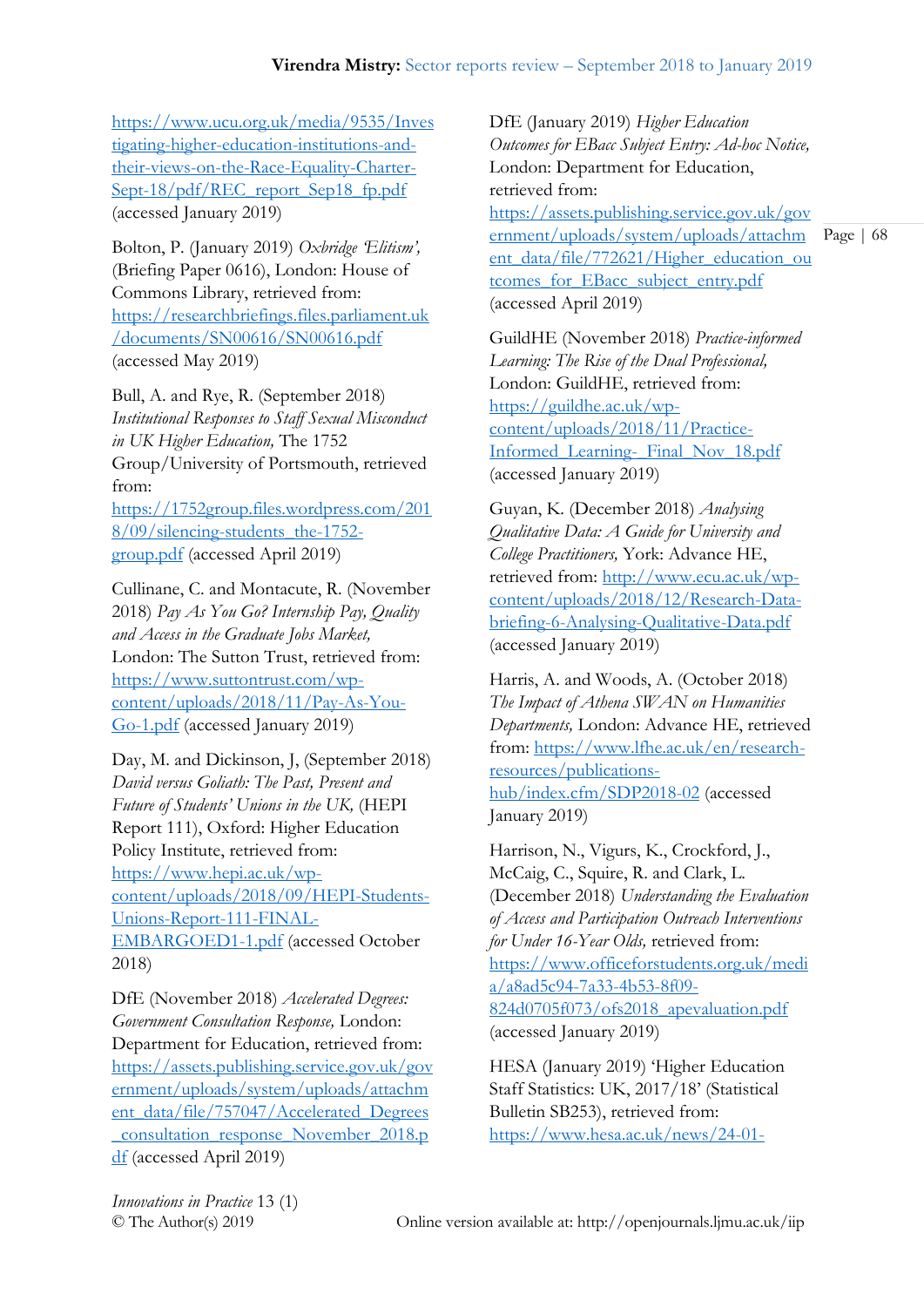[2019/sb253-higher-education-staff-statistics](https://www.hesa.ac.uk/news/24-01-2019/sb253-higher-education-staff-statistics) (accessed April 2019)

HEC (January 2019) *Degree Apprenticeships: Up to Standard?* London: Policy Connect, retrieved from:

[https://www.policyconnect.org.uk/hec/site](https://www.policyconnect.org.uk/hec/sites/site_hec/files/report/486/fieldreportdownload/hecdegreeapprenticeshipsfinalweb.pdf) [s/site\\_hec/files/report/486/fieldreportdow](https://www.policyconnect.org.uk/hec/sites/site_hec/files/report/486/fieldreportdownload/hecdegreeapprenticeshipsfinalweb.pdf) [nload/hecdegreeapprenticeshipsfinalweb.pd](https://www.policyconnect.org.uk/hec/sites/site_hec/files/report/486/fieldreportdownload/hecdegreeapprenticeshipsfinalweb.pdf) [f](https://www.policyconnect.org.uk/hec/sites/site_hec/files/report/486/fieldreportdownload/hecdegreeapprenticeshipsfinalweb.pdf) (accessed April 2019)

High Fliers (January 2019) *The Graduate Market in 2019,* London: High Fliers Research Limited, retrieved from: [https://www.highfliers.co.uk/download/20](https://www.highfliers.co.uk/download/2019/graduate_market/GMReport19.pdf) [19/graduate\\_market/GMReport19.pdf](https://www.highfliers.co.uk/download/2019/graduate_market/GMReport19.pdf) (accessed April 2019)

Hillman, N., Dickinson, J. Rubbbra, A. and Klamann, Z. (November 2018) *Where do Student Fees Really Go? Following the Pound,*  (HEPI Report 113), Oxford: Higher Education Policy Institute, retrieved from: [https://www.hepi.ac.uk/wp](https://www.hepi.ac.uk/wp-content/uploads/2018/11/Following-the-pound-1.pdf)[content/uploads/2018/11/Following-the](https://www.hepi.ac.uk/wp-content/uploads/2018/11/Following-the-pound-1.pdf)[pound-1.pdf](https://www.hepi.ac.uk/wp-content/uploads/2018/11/Following-the-pound-1.pdf) (accessed November 2018)

HM Government (December 2018) *The UK's Future Skills-based Immigration System,*  (Cm 9722), retrieved from: [https://assets.publishing.service.gov.uk/gov](https://assets.publishing.service.gov.uk/government/uploads/system/uploads/attachment_data/file/766465/The-UKs-future-skills-based-immigration-system-print-ready.pdf) [ernment/uploads/system/uploads/attachm](https://assets.publishing.service.gov.uk/government/uploads/system/uploads/attachment_data/file/766465/The-UKs-future-skills-based-immigration-system-print-ready.pdf) [ent\\_data/file/766465/The-UKs-future](https://assets.publishing.service.gov.uk/government/uploads/system/uploads/attachment_data/file/766465/The-UKs-future-skills-based-immigration-system-print-ready.pdf)[skills-based-immigration-system-print](https://assets.publishing.service.gov.uk/government/uploads/system/uploads/attachment_data/file/766465/The-UKs-future-skills-based-immigration-system-print-ready.pdf)[ready.pdf](https://assets.publishing.service.gov.uk/government/uploads/system/uploads/attachment_data/file/766465/The-UKs-future-skills-based-immigration-system-print-ready.pdf) (accessed April 2019)

Hopkins, L. and Salvestrini, V. (November 2018) *Caught at the Crossroads? An Intersectional Approach to Gender and Ethnicity Pay Gap,*  London: Universities and Colleges Employers Association, retrieved from: [https://www.ucea.ac.uk/en/publications/in](https://www.ucea.ac.uk/en/publications/index.cfm/crossroads) [dex.cfm/crossroads](https://www.ucea.ac.uk/en/publications/index.cfm/crossroads) (accessed January 2019)

Hubble, S., Bolton, P., Mackley, A., and Steele, S. (November 2018) *Investing in Nursing Higher Education in England,* (Debate Pak CDP-2018-0252), London: House of Commons Library, retrieved from:

[https://researchbriefings.files.parliament.uk](https://researchbriefings.files.parliament.uk/documents/CDP-2018-0252/CDP-2018-0252.pdf) [/documents/CDP-2018-0252/CDP-2018-](https://researchbriefings.files.parliament.uk/documents/CDP-2018-0252/CDP-2018-0252.pdf) [0252.pdf](https://researchbriefings.files.parliament.uk/documents/CDP-2018-0252/CDP-2018-0252.pdf) (accessed May 2019)

Jisc (October 2018) *The Intelligent Campus: Using Data to Make Smarter Use of Your University or College Estate,* retrieved from: [https://repository.jisc.ac.uk/6882/1/Intelli](https://repository.jisc.ac.uk/6882/1/Intelligent_Campus_Guide.pdf) [gent\\_Campus\\_Guide.pdf](https://repository.jisc.ac.uk/6882/1/Intelligent_Campus_Guide.pdf) (accessed January 2019)

Jones-Devitt, S. and LeBihan, J. (October 2018) *Use and Abuse of the Student Voice,* York: Advance HE, retrieved from: [https://www.lfhe.ac.uk/en/research](https://www.lfhe.ac.uk/en/research-resources/publications-hub/index.cfm/SDP2017-05)[resources/publications](https://www.lfhe.ac.uk/en/research-resources/publications-hub/index.cfm/SDP2017-05)[hub/index.cfm/SDP2017-05](https://www.lfhe.ac.uk/en/research-resources/publications-hub/index.cfm/SDP2017-05) (accessed January 2019)

Kumari, P. (September 2018) *Staying Ahead: Are International Students Going Down Under?*  London: Policy Connect, retrieved from: [https://www.policyconnect.org.uk/hec/site](https://www.policyconnect.org.uk/hec/sites/site_hec/files/news/482/fieldnewsdownloads/hecreport09-18final.pdf) [s/site\\_hec/files/news/482/fieldnewsdownl](https://www.policyconnect.org.uk/hec/sites/site_hec/files/news/482/fieldnewsdownloads/hecreport09-18final.pdf) [oads/hecreport09-18final.pdf](https://www.policyconnect.org.uk/hec/sites/site_hec/files/news/482/fieldnewsdownloads/hecreport09-18final.pdf) (accessed January 2019)

Leman, J. (November 2018) *2018 Postgraduate Taught Experience Survey,* York: Advance HE, retrieved from: [https://www.heacademy.ac.uk/system/files](https://www.heacademy.ac.uk/system/files/downloads/Advance%20HE%20PTES%202018%20report.pdf) [/downloads/Advance%20HE%20PTES%2](https://www.heacademy.ac.uk/system/files/downloads/Advance%20HE%20PTES%202018%20report.pdf) [02018%20report.pdf](https://www.heacademy.ac.uk/system/files/downloads/Advance%20HE%20PTES%202018%20report.pdf) (accessed January 2019)

MAC (September 2018) *Impact of International Students in the UK,* London: Migration Advisory Committee, retrieved from: [https://assets.publishing.service.gov.uk/gov](https://assets.publishing.service.gov.uk/government/uploads/system/uploads/attachment_data/file/739089/Impact_intl_students_report_published_v1.1.pdf) [ernment/uploads/system/uploads/attachm](https://assets.publishing.service.gov.uk/government/uploads/system/uploads/attachment_data/file/739089/Impact_intl_students_report_published_v1.1.pdf) [ent\\_data/file/739089/Impact\\_intl\\_students](https://assets.publishing.service.gov.uk/government/uploads/system/uploads/attachment_data/file/739089/Impact_intl_students_report_published_v1.1.pdf) report\_published\_v1.1.pdf (accessed January 2019)

Maguire, D. and Morris, D. (December 2018) *Homeward Bound: Defining, Understanding and Aiding 'Commuter Students',* (HEPI Report 114), Oxford: Higher Education Policy Institute, retrieved from:

*Innovations in Practice* 13 (1)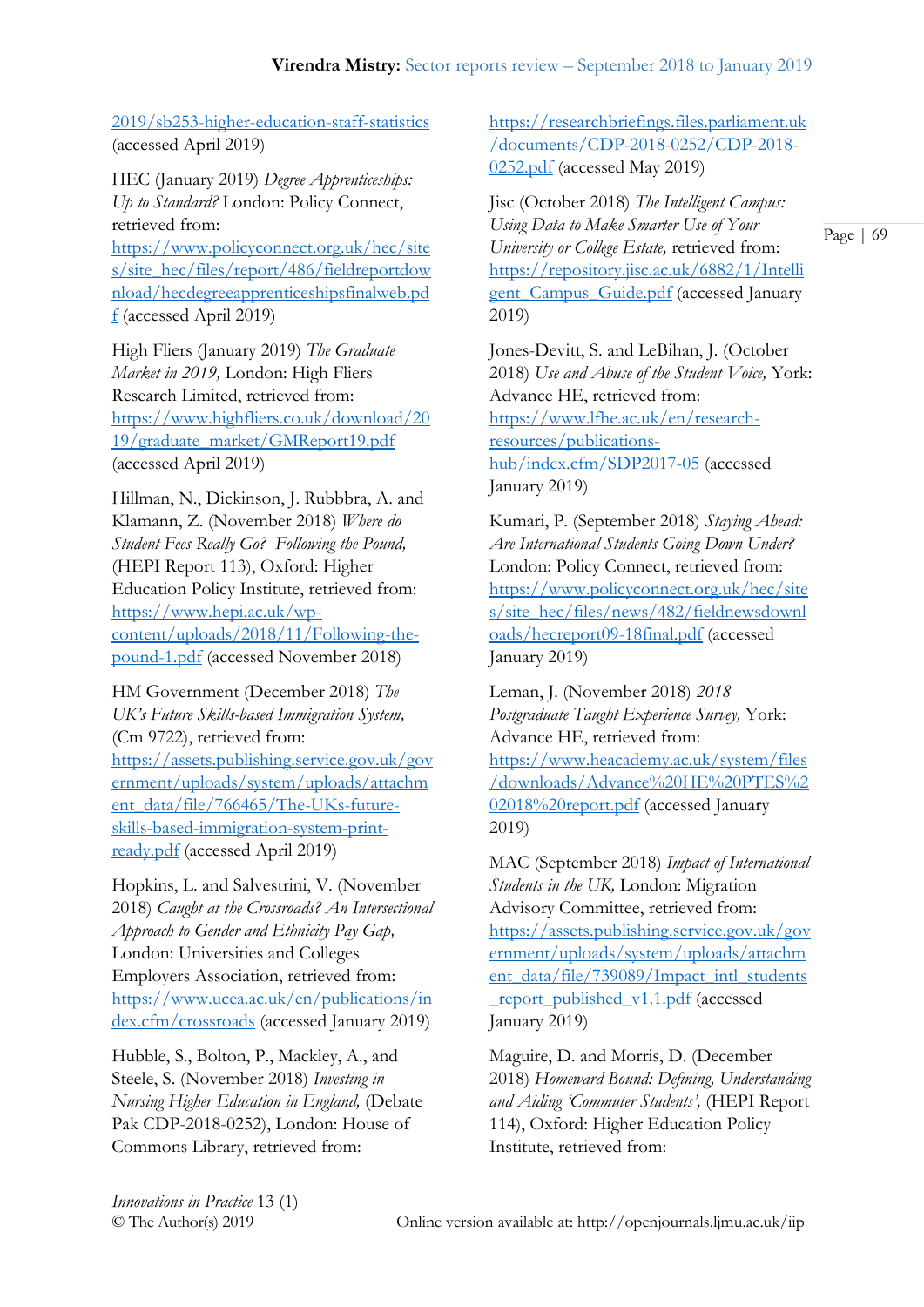[https://www.hepi.ac.uk/wp](https://www.hepi.ac.uk/wp-content/uploads/2018/12/HEPI-Homeward-Bound-Defining-understanding-and-aiding-)[content/uploads/2018/12/HEPI-](https://www.hepi.ac.uk/wp-content/uploads/2018/12/HEPI-Homeward-Bound-Defining-understanding-and-aiding-)[Homeward-Bound-Defining-understanding](https://www.hepi.ac.uk/wp-content/uploads/2018/12/HEPI-Homeward-Bound-Defining-understanding-and-aiding-)[and-aiding-](https://www.hepi.ac.uk/wp-content/uploads/2018/12/HEPI-Homeward-Bound-Defining-understanding-and-aiding-)'commuter-students'-Report-[11429\\_11\\_18Web-1.pdf](https://www.hepi.ac.uk/wp-content/uploads/2018/12/HEPI-Homeward-Bound-Defining-understanding-and-aiding-) (accessed January 2019)

Mansfield, I. (January 2019) *The Impact of Selective Secondary education on Progression to Higher Education,* (Occasional Paper 19), Oxford: Higher Education Policy Institute, retrieved from: [https://www.hepi.ac.uk/wp](https://www.hepi.ac.uk/wp-content/uploads/2019/01/HEPI-Occasional-Paper-19-as-published-Screen.pdf)[content/uploads/2019/01/HEPI-](https://www.hepi.ac.uk/wp-content/uploads/2019/01/HEPI-Occasional-Paper-19-as-published-Screen.pdf)[Occasional-Paper-19-as-published-](https://www.hepi.ac.uk/wp-content/uploads/2019/01/HEPI-Occasional-Paper-19-as-published-Screen.pdf)[Screen.pdf](https://www.hepi.ac.uk/wp-content/uploads/2019/01/HEPI-Occasional-Paper-19-as-published-Screen.pdf) (accessed January 2019)

McLaren, R. (September 2018) *Accessible Virtual Learning Environments: Making the Most of the New Regulations,* London: Policy Connect, retrieved from: [https://www.policyconnect.org.uk/sites/sit](https://www.policyconnect.org.uk/sites/site_pc/files/report/1134/fieldreportdownload/appgatreport09-18final.pdf) [e\\_pc/files/report/1134/fieldreportdownloa](https://www.policyconnect.org.uk/sites/site_pc/files/report/1134/fieldreportdownload/appgatreport09-18final.pdf) [d/appgatreport09-18final.pdf](https://www.policyconnect.org.uk/sites/site_pc/files/report/1134/fieldreportdownload/appgatreport09-18final.pdf) (accessed October 2018)

Montacute, R. (December 2018) *Access to Advantage: The Influence of Schools and Place on Admissions to Top Universities,* London: The Sutton Trust, retrieved from: [https://www.suttontrust.com/wp-](https://www.suttontrust.com/wp-content/uploads/2018/12/AccesstoAdvantage-Report.pdf)

[content/uploads/2018/12/AccesstoAdvant](https://www.suttontrust.com/wp-content/uploads/2018/12/AccesstoAdvantage-Report.pdf) [age-Report.pdf](https://www.suttontrust.com/wp-content/uploads/2018/12/AccesstoAdvantage-Report.pdf) (accessed January 2019)

Neves, J. (October 2018) *2018 Postgraduate Research Experience Survey,* York: Advance HE, retrieved from:

[https://www.heacademy.ac.uk/system/files](https://www.heacademy.ac.uk/system/files/downloads/Advance%20HE%20PRES%202018%20results%20report%20final_3.pdf) [/downloads/Advance%20HE%20PRES%2](https://www.heacademy.ac.uk/system/files/downloads/Advance%20HE%20PRES%202018%20results%20report%20final_3.pdf) [02018%20results%20report%20final\\_3.pdf](https://www.heacademy.ac.uk/system/files/downloads/Advance%20HE%20PRES%202018%20results%20report%20final_3.pdf) (accessed January 2019)

Neves, J. (November 2018) *2018 UK Engagement Survey,* York: Advance HE, retrieved from: [https://www.advance](https://www.advance-he.ac.uk/resources/Advance_HE_UKES_2018_sector_results_report.pdf)[he.ac.uk/resources/Advance\\_HE\\_UKES\\_2](https://www.advance-he.ac.uk/resources/Advance_HE_UKES_2018_sector_results_report.pdf) [018\\_sector\\_results\\_report.pdf](https://www.advance-he.ac.uk/resources/Advance_HE_UKES_2018_sector_results_report.pdf) (accessed January 2019)

OfS (October 2018) 'Personal wellbeing of graduates' retrieved from: [https://www.officeforstudents.org.uk/data](https://www.officeforstudents.org.uk/data-and-analysis/personal-wellbeing-of-graduates/overall-findings/)[and-analysis/personal-wellbeing-of](https://www.officeforstudents.org.uk/data-and-analysis/personal-wellbeing-of-graduates/overall-findings/)[graduates/overall-findings/](https://www.officeforstudents.org.uk/data-and-analysis/personal-wellbeing-of-graduates/overall-findings/) (accessed January 2019)

Page | 70

OfS (December 2018a) *A New Approach to Regulating Access and Participation in English Higher Education* (OfS 2018.53), retrieved from:

[https://www.officeforstudents.org.uk/medi](https://www.officeforstudents.org.uk/media/546d1a52-5ba7-4d70-8ce7-c7a936aa3997/ofs2018_53.pdf) [a/546d1a52-5ba7-4d70-8ce7](https://www.officeforstudents.org.uk/media/546d1a52-5ba7-4d70-8ce7-c7a936aa3997/ofs2018_53.pdf) [c7a936aa3997/ofs2018\\_53.pdf](https://www.officeforstudents.org.uk/media/546d1a52-5ba7-4d70-8ce7-c7a936aa3997/ofs2018_53.pdf) (accessed January 2019)

OfS (December 2018) *Analysis of Degree Classifications Over Time: Changes in Graduate Attainment* OfS 2018.54)*,* retrieved from: [https://www.officeforstudents.org.uk/medi](https://www.officeforstudents.org.uk/media/af3bfe43-5f87-4749-9a8b-ea94f3755976/ofs2018_54.pdf) [a/af3bfe43-5f87-4749-9a8b](https://www.officeforstudents.org.uk/media/af3bfe43-5f87-4749-9a8b-ea94f3755976/ofs2018_54.pdf)[ea94f3755976/ofs2018\\_54.pdf](https://www.officeforstudents.org.uk/media/af3bfe43-5f87-4749-9a8b-ea94f3755976/ofs2018_54.pdf) (accessed January 2019)

OfS (January 2019a) 'Unconditional offers: serving the interests of students' (*Insight* 1), retrieved from:

[https://www.officeforstudents.org.uk/medi](https://www.officeforstudents.org.uk/media/7aa7b69b-f340-4e72-ac0f-a3486d4dc09a/insight-1-unconditionaloffers.pdf) [a/7aa7b69b-f340-4e72-ac0f](https://www.officeforstudents.org.uk/media/7aa7b69b-f340-4e72-ac0f-a3486d4dc09a/insight-1-unconditionaloffers.pdf)[a3486d4dc09a/insight-1](https://www.officeforstudents.org.uk/media/7aa7b69b-f340-4e72-ac0f-a3486d4dc09a/insight-1-unconditionaloffers.pdf) [unconditionaloffers.pdf](https://www.officeforstudents.org.uk/media/7aa7b69b-f340-4e72-ac0f-a3486d4dc09a/insight-1-unconditionaloffers.pdf) (accessed January 2019)

OfS (January 2019b) 'Data analysis of unconditional offer-making: recent changes and how they affect students', retrieved from:

[https://www.officeforstudents.org.uk/medi](https://www.officeforstudents.org.uk/media/dbae94df-12dc-4e90-b73d-fd464963d591/data-analysis-unconditional-offer-making.pdf) [a/dbae94df-12dc-4e90-b73d](https://www.officeforstudents.org.uk/media/dbae94df-12dc-4e90-b73d-fd464963d591/data-analysis-unconditional-offer-making.pdf)[fd464963d591/data-analysis-unconditional](https://www.officeforstudents.org.uk/media/dbae94df-12dc-4e90-b73d-fd464963d591/data-analysis-unconditional-offer-making.pdf)[offer-making.pdf](https://www.officeforstudents.org.uk/media/dbae94df-12dc-4e90-b73d-fd464963d591/data-analysis-unconditional-offer-making.pdf) (accessed January 2019)

OIA (October 2018) 'Good Practice Framework – Disciplinary Procedures' retrieved from: [https://www.oiahe.org.uk/resources-and](https://www.oiahe.org.uk/resources-and-publications/good-practice-framework/disciplinary-procedures/)[publications/good-practice](https://www.oiahe.org.uk/resources-and-publications/good-practice-framework/disciplinary-procedures/)[framework/disciplinary-procedures/](https://www.oiahe.org.uk/resources-and-publications/good-practice-framework/disciplinary-procedures/)

(accessed April 2019)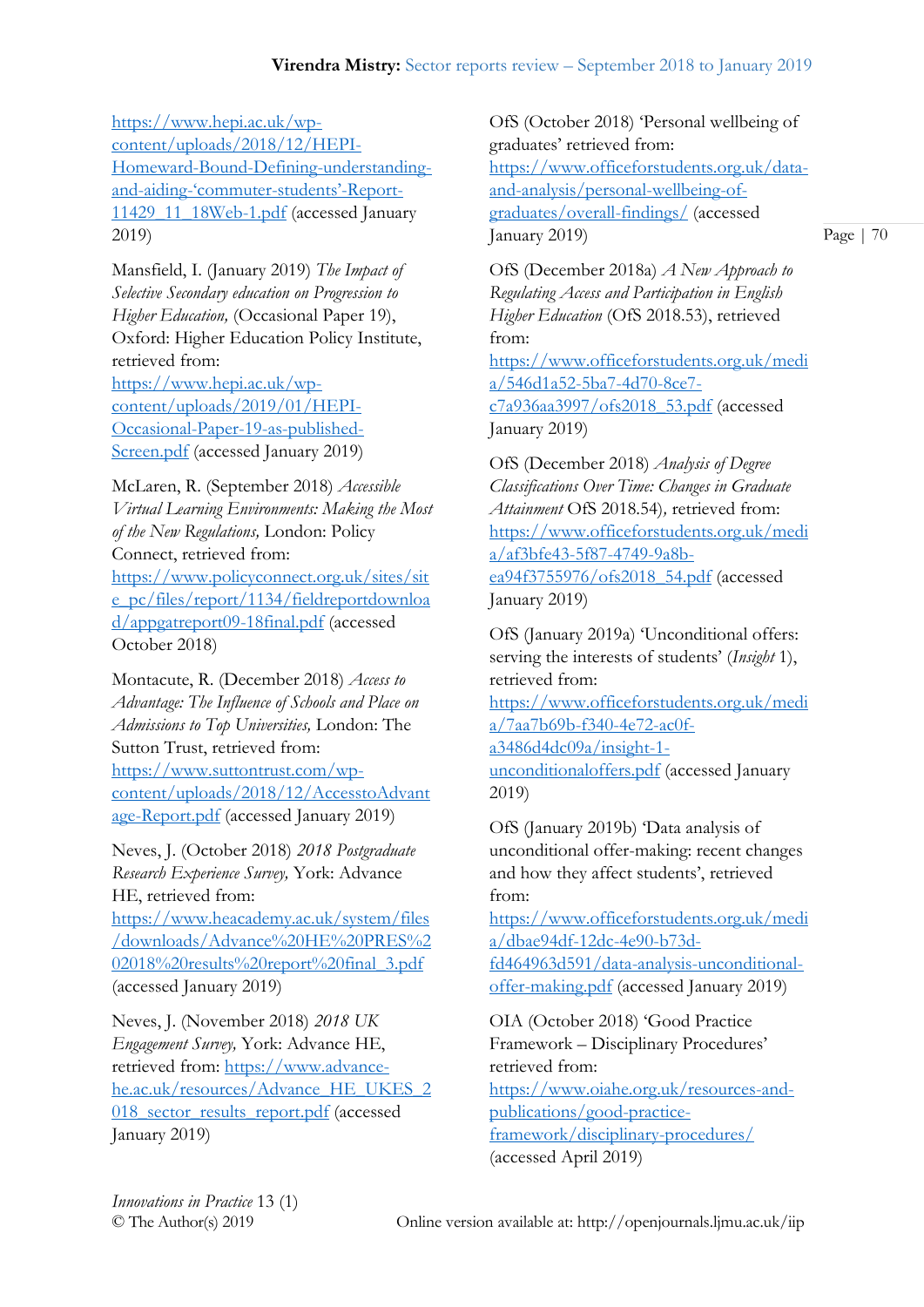Prospects/HECSU and AGCAS (October 2018) *What do Graduates Do? 2018/19,*  Manchester: Graduate Prospects Ltd., retrieved from: [https://prismic](https://prismic-io.s3.amazonaws.com/graduatemarkettrends%2F0d64ccf2-aeb9-488e-b77e-fccffa21ec92_what-do-graduates-do-2018-19.pdf)[io.s3.amazonaws.com/graduatemarkettrends](https://prismic-io.s3.amazonaws.com/graduatemarkettrends%2F0d64ccf2-aeb9-488e-b77e-fccffa21ec92_what-do-graduates-do-2018-19.pdf) [%2F0d64ccf2-aeb9-488e-b77e](https://prismic-io.s3.amazonaws.com/graduatemarkettrends%2F0d64ccf2-aeb9-488e-b77e-fccffa21ec92_what-do-graduates-do-2018-19.pdf)[fccffa21ec92\\_what-do-graduates-do-2018-](https://prismic-io.s3.amazonaws.com/graduatemarkettrends%2F0d64ccf2-aeb9-488e-b77e-fccffa21ec92_what-do-graduates-do-2018-19.pdf) [19.pdf](https://prismic-io.s3.amazonaws.com/graduatemarkettrends%2F0d64ccf2-aeb9-488e-b77e-fccffa21ec92_what-do-graduates-do-2018-19.pdf) (accessed January 2019)

Skills for Care (November 2018) *Social Work Education 2018,* retrieved from: [https://www.skillsforcare.org.uk/NMDS-](https://www.skillsforcare.org.uk/NMDS-SC-intelligence/Workforce-intelligence/documents/Social-Work-Education-in-England.pdf)[SC-intelligence/Workforce](https://www.skillsforcare.org.uk/NMDS-SC-intelligence/Workforce-intelligence/documents/Social-Work-Education-in-England.pdf)[intelligence/documents/Social-Work-](https://www.skillsforcare.org.uk/NMDS-SC-intelligence/Workforce-intelligence/documents/Social-Work-Education-in-England.pdf)[Education-in-England.pdf](https://www.skillsforcare.org.uk/NMDS-SC-intelligence/Workforce-intelligence/documents/Social-Work-Education-in-England.pdf) (accessed January 2019)

Taylor, C. (October 2018) *Distributed Academic Development for Leading Educational Change,* York: Advance HE, retrieved from: [https://www.lfhe.ac.uk/en/research](https://www.lfhe.ac.uk/en/research-resources/publications-hub/index.cfm/SDP2018-05)[resources/publications](https://www.lfhe.ac.uk/en/research-resources/publications-hub/index.cfm/SDP2018-05)[hub/index.cfm/SDP2018-05](https://www.lfhe.ac.uk/en/research-resources/publications-hub/index.cfm/SDP2018-05) (accessed January 2019)

UCAS (October 2018a) *MEM – Summary Report*, retrieved from: [https://www.ucas.com/file/190246/downl](https://www.ucas.com/file/190246/download?token=7drEUmCm) [oad?token=7drEUmCm](https://www.ucas.com/file/190246/download?token=7drEUmCm) (accessed January 2019)

UCAS (October 2018b) *MEM – Technical Report,* retrieved from:

[https://www.ucas.com/file/190241/downl](https://www.ucas.com/file/190241/download?token=TrHwfBmw) [oad?token=TrHwfBmw](https://www.ucas.com/file/190241/download?token=TrHwfBmw) (accessed January 2019)

UCAS (December 2018) *End of Cycle Report 2018: Unconditional Offer-Making to 18-year-olds from England, Northern Ireland, and Wales,* retrieved from:

[https://www.ucas.com/file/196151/downl](https://www.ucas.com/file/196151/download?token=jzRAy4kS&utm_source=UUK+Master+List&utm_campaign=1b3ae96174-UUK_Bulletin_25_January_2019&utm_medium=email&utm_term=0_99e42a5336-1b3ae96174-100138001) [oad?token=jzRAy4kS&utm\\_source=UUK+](https://www.ucas.com/file/196151/download?token=jzRAy4kS&utm_source=UUK+Master+List&utm_campaign=1b3ae96174-UUK_Bulletin_25_January_2019&utm_medium=email&utm_term=0_99e42a5336-1b3ae96174-100138001) [Master+List&utm\\_campaign=1b3ae96174-](https://www.ucas.com/file/196151/download?token=jzRAy4kS&utm_source=UUK+Master+List&utm_campaign=1b3ae96174-UUK_Bulletin_25_January_2019&utm_medium=email&utm_term=0_99e42a5336-1b3ae96174-100138001) UUK Bulletin 25 January 2019&utm\_me [dium=email&utm\\_term=0\\_99e42a5336-](https://www.ucas.com/file/196151/download?token=jzRAy4kS&utm_source=UUK+Master+List&utm_campaign=1b3ae96174-UUK_Bulletin_25_January_2019&utm_medium=email&utm_term=0_99e42a5336-1b3ae96174-100138001) [1b3ae96174-100138001](https://www.ucas.com/file/196151/download?token=jzRAy4kS&utm_source=UUK+Master+List&utm_campaign=1b3ae96174-UUK_Bulletin_25_January_2019&utm_medium=email&utm_term=0_99e42a5336-1b3ae96174-100138001) (accessed January 2019)

UCISA (October 2018) *2018 Report on the Technology Enhanced Learning Survey,* retrieved from:

[https://www.ucisa.ac.uk/bestpractice/surve](https://www.ucisa.ac.uk/bestpractice/surveys/tel/TEL_survey_report_2018) [ys/tel/TEL\\_survey\\_report\\_2018](https://www.ucisa.ac.uk/bestpractice/surveys/tel/TEL_survey_report_2018) (accessed December 2018)

Page | 71

UKAT (January 2019) *Professional Framework for Advising and Tutoring,* retrieved from: [https://www.ukat.uk/professional](https://www.ukat.uk/professional-development/professional-framework-for-advising-and-tutoring/)[development/professional-framework-for](https://www.ukat.uk/professional-development/professional-framework-for-advising-and-tutoring/)[advising-and-tutoring/](https://www.ukat.uk/professional-development/professional-framework-for-advising-and-tutoring/) (accessed April 2019)

UKCISA (December 2018) *Support for International Students in the UK: A Benchmarking Survey,* London: UK Council for International Student Affairs, retrieved from: [https://ukcisa.org.uk/Research--](https://ukcisa.org.uk/Research--Policy/Resource-bank/resources/161/Support-for-international-students-in-the-UK-a-benchmarking-survey) [Policy/Resource](https://ukcisa.org.uk/Research--Policy/Resource-bank/resources/161/Support-for-international-students-in-the-UK-a-benchmarking-survey)[bank/resources/161/Support-for](https://ukcisa.org.uk/Research--Policy/Resource-bank/resources/161/Support-for-international-students-in-the-UK-a-benchmarking-survey)[international-students-in-the-UK-a](https://ukcisa.org.uk/Research--Policy/Resource-bank/resources/161/Support-for-international-students-in-the-UK-a-benchmarking-survey)[benchmarking-survey](https://ukcisa.org.uk/Research--Policy/Resource-bank/resources/161/Support-for-international-students-in-the-UK-a-benchmarking-survey) (accessed April 2019)

UKSCQA (November 2018) *Degree Classification: Transparent, Consistent and Fair Academic Standards*, London: Universities UK, retrieved from:

[https://www.universitiesuk.ac.uk/policy](https://www.universitiesuk.ac.uk/policy-and-analysis/reports/Documents/2018/degree-classification-academic-standards.pdf)[and](https://www.universitiesuk.ac.uk/policy-and-analysis/reports/Documents/2018/degree-classification-academic-standards.pdf)[analysis/reports/Documents/2018/degree](https://www.universitiesuk.ac.uk/policy-and-analysis/reports/Documents/2018/degree-classification-academic-standards.pdf)[classification-academic-standards.pdf](https://www.universitiesuk.ac.uk/policy-and-analysis/reports/Documents/2018/degree-classification-academic-standards.pdf)

(accessed January 2019)

Usher, A. and Burroughs, R. (October 2018) *Targeted Tuition Fees: Is Means-testing the Answer?* (HEPI Report 112), Oxford: Higher Education Policy Institute, retrieved from: [https://www.hepi.ac.uk/2018/09/20/target](https://www.hepi.ac.uk/2018/09/20/targeted-tuition-fees-means-testing-answer/) [ed-tuition-fees-means-testing-answer/](https://www.hepi.ac.uk/2018/09/20/targeted-tuition-fees-means-testing-answer/) (accessed October 2019)

UUK (September 2018a) *Patterns and Trends in UK Higher Education 2018,* London: UUK, retrieved from: [https://www.universitiesuk.ac.uk/facts-and](https://www.universitiesuk.ac.uk/facts-and-stats/data-and-analysis/Documents/patterns-and-trends-in-uk-higher-education-2018.pdf)[stats/data-and](https://www.universitiesuk.ac.uk/facts-and-stats/data-and-analysis/Documents/patterns-and-trends-in-uk-higher-education-2018.pdf)[analysis/Documents/patterns-and-trends](https://www.universitiesuk.ac.uk/facts-and-stats/data-and-analysis/Documents/patterns-and-trends-in-uk-higher-education-2018.pdf)[in-uk-higher-education-2018.pdf](https://www.universitiesuk.ac.uk/facts-and-stats/data-and-analysis/Documents/patterns-and-trends-in-uk-higher-education-2018.pdf) (accessed January 2019)